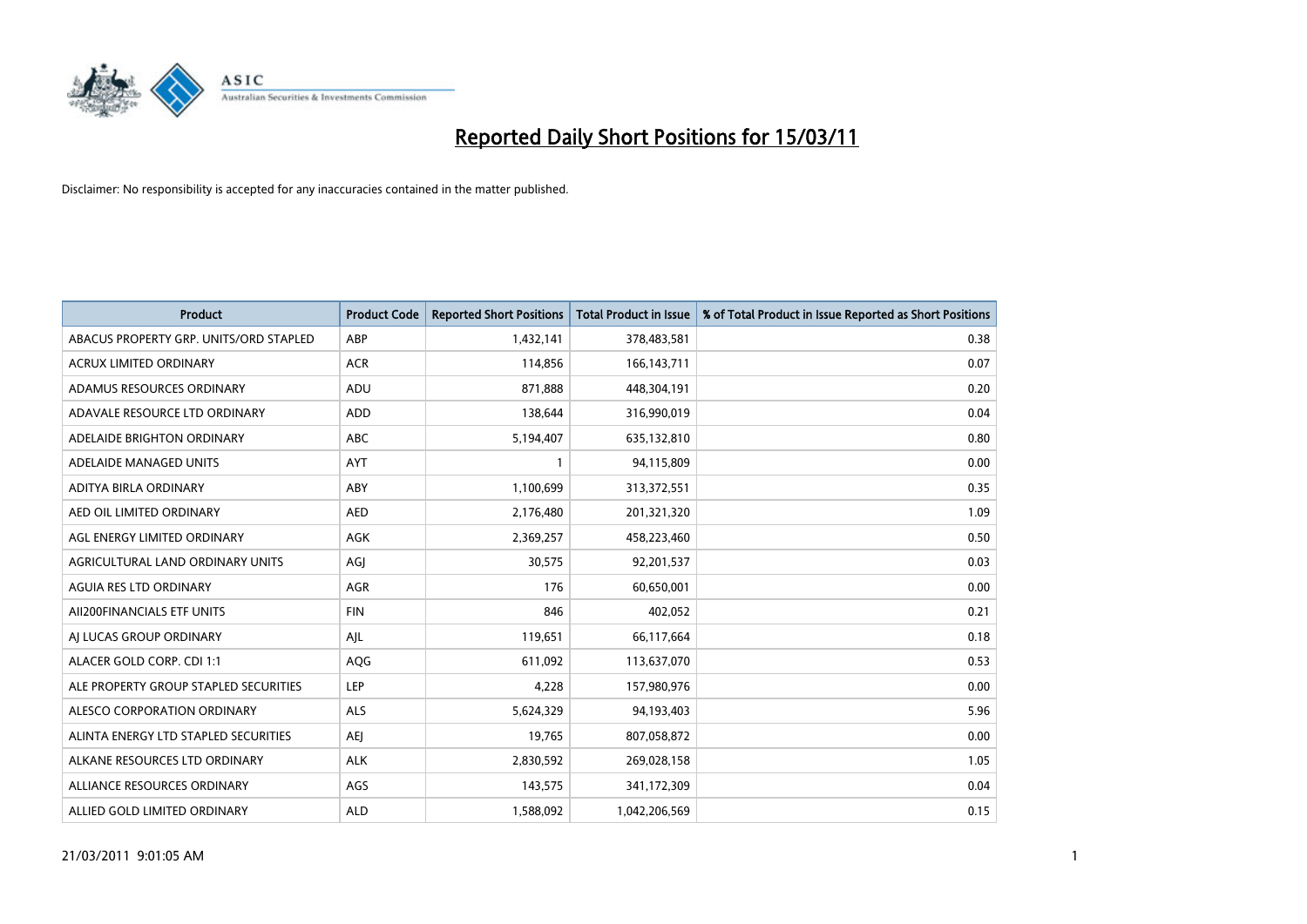

| Product                                 | <b>Product Code</b> | <b>Reported Short Positions</b> | <b>Total Product in Issue</b> | % of Total Product in Issue Reported as Short Positions |
|-----------------------------------------|---------------------|---------------------------------|-------------------------------|---------------------------------------------------------|
| ALUMINA LIMITED ORDINARY                | <b>AWC</b>          | 24,219,713                      | 2,440,196,187                 | 0.97                                                    |
| AMADEUS ENERGY ORDINARY                 | AMU                 | 454.000                         | 300,288,855                   | 0.15                                                    |
| AMALGAMATED HOLDINGS ORDINARY           | AHD                 | 6,657                           | 157,458,568                   | 0.00                                                    |
| AMCOR LIMITED ORDINARY                  | <b>AMC</b>          | 6,879,169                       | 1,226,387,533                 | 0.57                                                    |
| AMP CAPITAL CHINA ORDINARY UNITS        | <b>AGF</b>          | 65,310                          | 337,034,455                   | 0.02                                                    |
| AMP LIMITED DEF EX AXA APH              | <b>AMPN</b>         | 1,512,376                       | 722,167,556                   | 0.21                                                    |
| AMP LIMITED ORDINARY                    | AMP                 | 62,696,238                      | 2,094,424,200                 | 2.96                                                    |
| AMPELLA MINING ORDINARY                 | <b>AMX</b>          | 387,014                         | 202,975,108                   | 0.18                                                    |
| ANSELL LIMITED ORDINARY                 | <b>ANN</b>          | 4,647,945                       | 133,007,903                   | 3.49                                                    |
| ANTARES ENERGY LTD ORDINARY             | AZZ                 | 1,657,203                       | 283,000,000                   | 0.60                                                    |
| ANZ BANKING GRP LTD ORDINARY            | ANZ                 | 6,875,757                       | 2,596,366,910                 | 0.24                                                    |
| APA GROUP STAPLED SECURITIES            | <b>APA</b>          | 6,508,432                       | 551,689,118                   | 1.19                                                    |
| APEX MINERALS NL ORDINARY               | <b>AXM</b>          | 945,146                         | 3,917,821,105                 | 0.02                                                    |
| APN EUROPEAN RETAIL UNITS STAPLED SEC.  | <b>AEZ</b>          | 11,832                          | 544,910,660                   | 0.00                                                    |
| APN NEWS & MEDIA ORDINARY               | <b>APN</b>          | 20,843,466                      | 606,084,019                   | 3.44                                                    |
| AQUARIUS PLATINUM. ORDINARY             | <b>AOP</b>          | 3,016,279                       | 463,266,640                   | 0.65                                                    |
| AQUILA RESOURCES ORDINARY               | <b>AQA</b>          | 3,936,991                       | 374,323,124                   | 1.06                                                    |
| ARAFURA RESOURCE LTD ORDINARY           | ARU                 | 3,542,185                       | 367,930,342                   | 0.96                                                    |
| ARB CORPORATION ORDINARY                | ARP                 | 3,116                           | 72,481,302                    | 0.00                                                    |
| ARDENT LEISURE GROUP STAPLED SECURITIES | AAD                 | 1,380,648                       | 318,147,978                   | 0.43                                                    |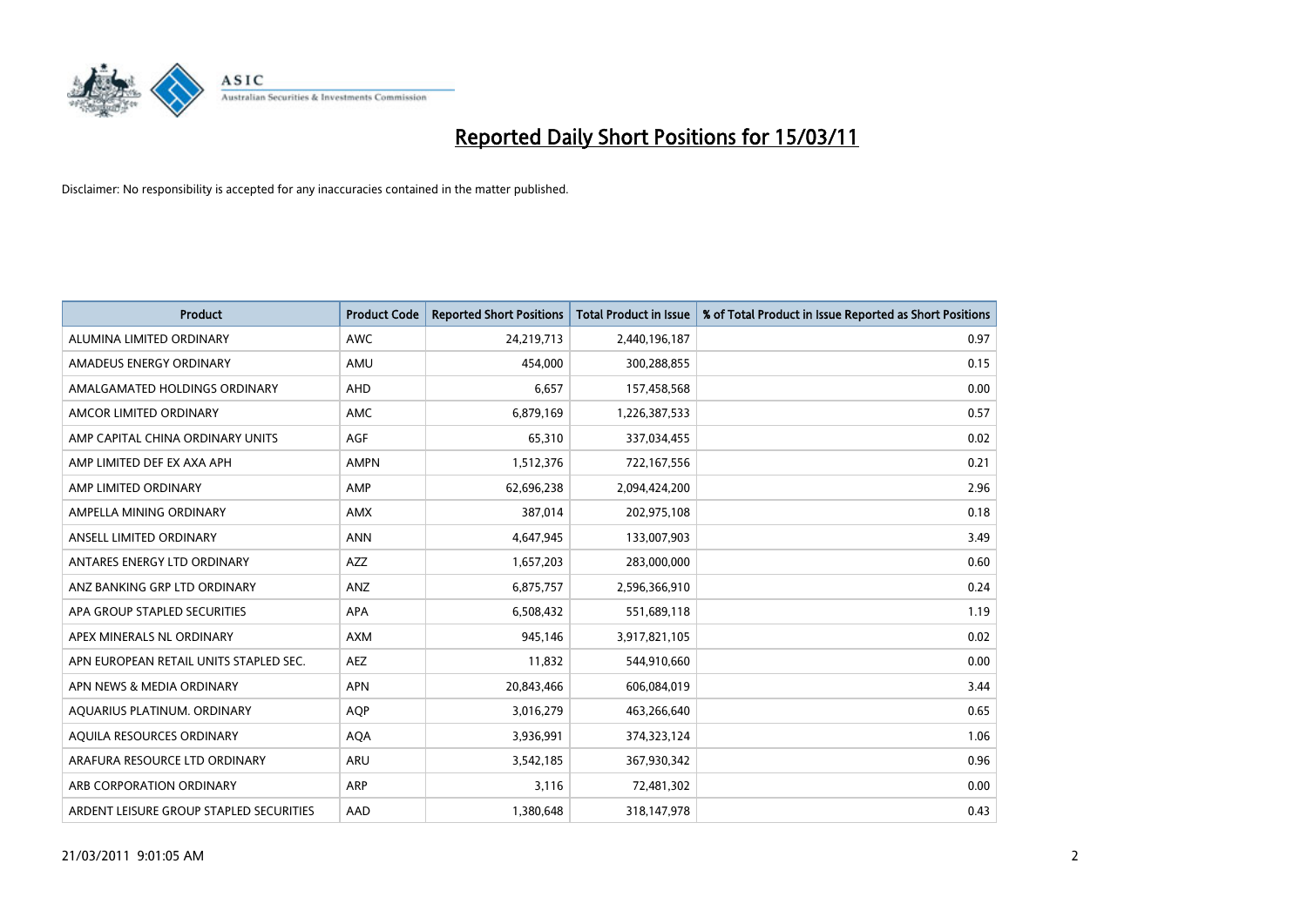

| <b>Product</b>                          | <b>Product Code</b> | <b>Reported Short Positions</b> | <b>Total Product in Issue</b> | % of Total Product in Issue Reported as Short Positions |
|-----------------------------------------|---------------------|---------------------------------|-------------------------------|---------------------------------------------------------|
| ARISTOCRAT LEISURE ORDINARY             | ALL                 | 28,133,225                      | 533,983,910                   | 5.26                                                    |
| ASCIANO LIMITED ORDINARY                | <b>AIO</b>          | 27,522,069                      | 2,926,103,883                 | 0.95                                                    |
| ASG GROUP LIMITED ORDINARY              | ASZ                 | 8,670                           | 168,247,718                   | 0.00                                                    |
| ASPEN GROUP ORD/UNITS STAPLED           | <b>APZ</b>          | 1,233,680                       | 592,674,670                   | 0.19                                                    |
| ASPIRE MINING LTD ORDINARY              | <b>AKM</b>          | 48,386                          | 534,723,044                   | 0.01                                                    |
| ASTIVITA RENEWABLES ORDINARY            | <b>AIR</b>          | 57,500                          | 23,170,005                    | 0.25                                                    |
| <b>ASTON RES LTD ORDINARY</b>           | <b>AZT</b>          | 37,100                          | 204,527,604                   | 0.02                                                    |
| ASTRO JAP PROP GROUP STAPLED SECURITIES | AJA                 | 20,110                          | 50,821,741                    | 0.04                                                    |
| ASX LIMITED ORDINARY                    | <b>ASX</b>          | 1,277,891                       | 175,136,729                   | 0.72                                                    |
| ATLANTIC LIMITED ORDINARY               | ATI                 | 653,592                         | 112,253,148                   | 0.58                                                    |
| ATLAS IRON LIMITED ORDINARY             | <b>AGO</b>          | 8,381,886                       | 815,639,834                   | 1.02                                                    |
| AURORA MINERALS LTD ORDINARY            | ARM                 | 5,432                           | 104,167,499                   | 0.01                                                    |
| <b>AURORA OIL &amp; GAS ORDINARY</b>    | <b>AUT</b>          | 832,131                         | 403,437,342                   | 0.20                                                    |
| AUSDRILL LIMITED ORDINARY               | ASL                 | 508,772                         | 262,933,906                   | 0.19                                                    |
| AUSENCO LIMITED ORDINARY                | AAX                 | 4,081,173                       | 122,511,701                   | 3.33                                                    |
| <b>AUSTAL LIMITED ORDINARY</b>          | ASB                 | 163,105                         | 188,069,638                   | 0.08                                                    |
| <b>AUSTAR UNITED ORDINARY</b>           | <b>AUN</b>          | 4,857,122                       | 1,271,357,418                 | 0.38                                                    |
| AUSTBROKERS HOLDINGS ORDINARY           | <b>AUB</b>          | 2                               | 54,339,433                    | 0.00                                                    |
| AUSTIN ENGINEERING ORDINARY             | ANG                 | 22,504                          | 71,714,403                    | 0.03                                                    |
| <b>AUSTRALAND ASSETS ASSETS</b>         | <b>AAZPB</b>        | 1,168                           | 2,750,000                     | 0.04                                                    |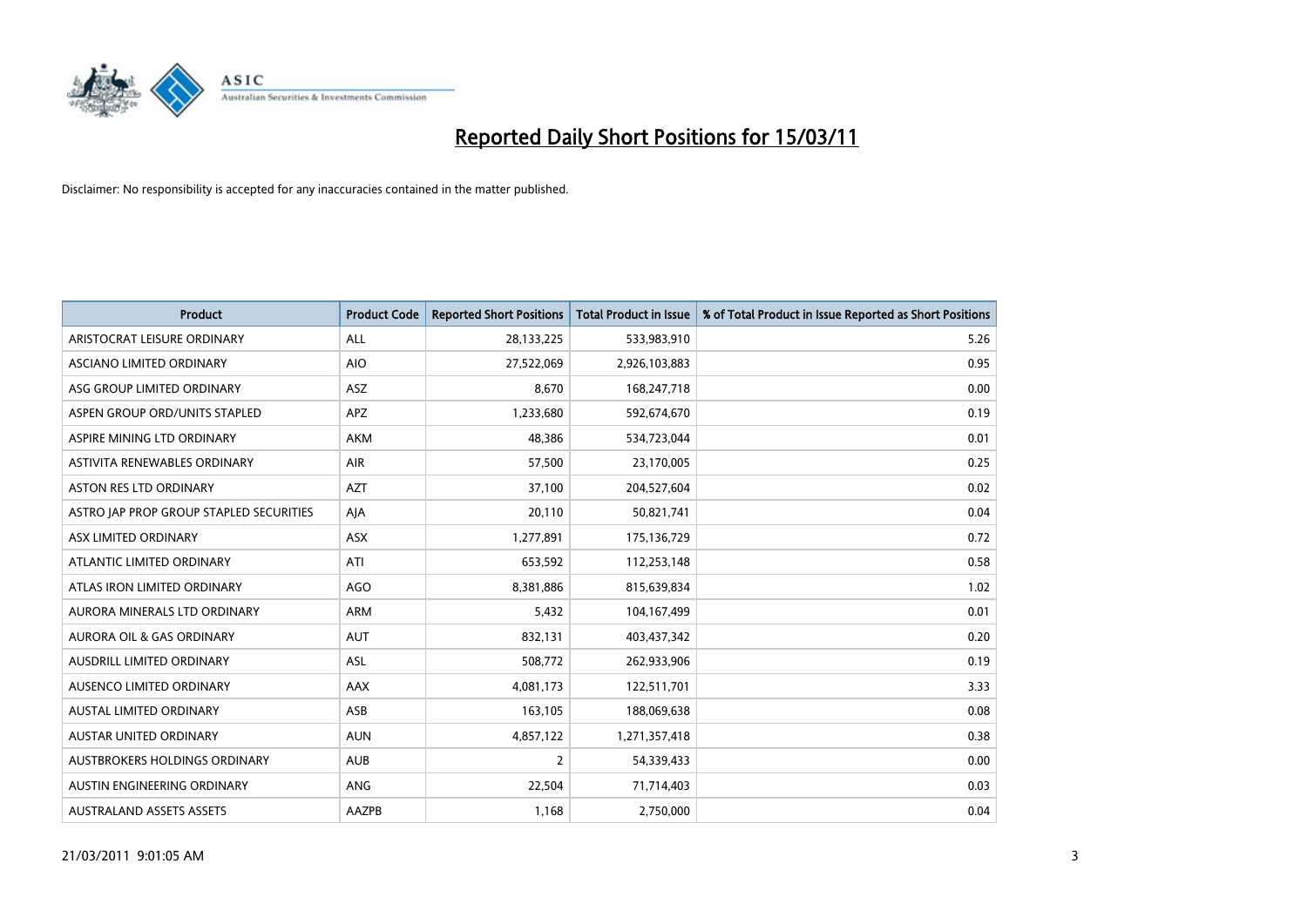

| <b>Product</b>                       | <b>Product Code</b> | <b>Reported Short Positions</b> | Total Product in Issue | % of Total Product in Issue Reported as Short Positions |
|--------------------------------------|---------------------|---------------------------------|------------------------|---------------------------------------------------------|
| AUSTRALAND PROPERTY STAPLED SECURITY | <b>ALZ</b>          | 1,101,807                       | 576,837,197            | 0.17                                                    |
| AUSTRALIAN AGRICULT. ORDINARY        | AAC                 | 4,719,662                       | 264,264,459            | 1.76                                                    |
| <b>AUSTRALIAN EDUCATION UNITS</b>    | <b>AEU</b>          | 625,000                         | 134,973,383            | 0.46                                                    |
| AUSTRALIAN FOUNDAT. ORDINARY         | AFI                 | 37                              | 1,016,903,220          | 0.00                                                    |
| AUSTRALIAN INFRASTR, UNITS/ORDINARY  | <b>AIX</b>          | 1,488,751                       | 620,733,944            | 0.25                                                    |
| AUSTRALIAN MINES LTD ORDINARY        | <b>AUZ</b>          | 1,400,000                       | 576,910,315            | 0.24                                                    |
| AUSTRALIAN PHARM, ORDINARY           | API                 | 895,141                         | 488,115,883            | 0.18                                                    |
| AUTOMOTIVE HOLDINGS ORDINARY         | <b>AHE</b>          | 113,535                         | 226,387,577            | 0.05                                                    |
| AVEXA LIMITED ORDINARY               | <b>AVX</b>          | 243,657                         | 847,688,779            | 0.03                                                    |
| AWE LIMITED ORDINARY                 | <b>AWE</b>          | 4,462,764                       | 521,871,941            | 0.86                                                    |
| AXA ASIA PACIFIC ORDINARY            | <b>AXA</b>          | 4,031,724                       | 2,067,095,545          | 0.19                                                    |
| AZUMAH RESOURCES ORDINARY            | <b>AZM</b>          | 36,215                          | 272,696,055            | 0.01                                                    |
| <b>BANDANNA ENERGY ORDINARY</b>      | <b>BND</b>          | 71,741                          | 426,265,482            | 0.02                                                    |
| BANK OF QUEENSLAND. ORDINARY         | <b>BOQ</b>          | 3,214,776                       | 222,072,957            | 1.46                                                    |
| <b>BANNERMAN RESOURCES ORDINARY</b>  | <b>BMN</b>          | 45,548                          | 234,435,934            | 0.02                                                    |
| <b>BASS STRAIT OIL CO ORDINARY</b>   | <b>BAS</b>          | 1.482                           | 291,030,250            | 0.00                                                    |
| <b>BATHURST RESOURCES ORDINARY</b>   | <b>BTU</b>          | 3,840,462                       | 613,291,330            | 0.63                                                    |
| <b>BAUXITE RESOURCE LTD ORDINARY</b> | <b>BAU</b>          | 96,297                          | 235,379,896            | 0.04                                                    |
| <b>BC IRON LIMITED ORDINARY</b>      | <b>BCI</b>          | 38,275                          | 94,361,000             | 0.04                                                    |
| BEACH ENERGY LIMITED ORDINARY        | <b>BPT</b>          | 3,543,707                       | 1,099,021,290          | 0.33                                                    |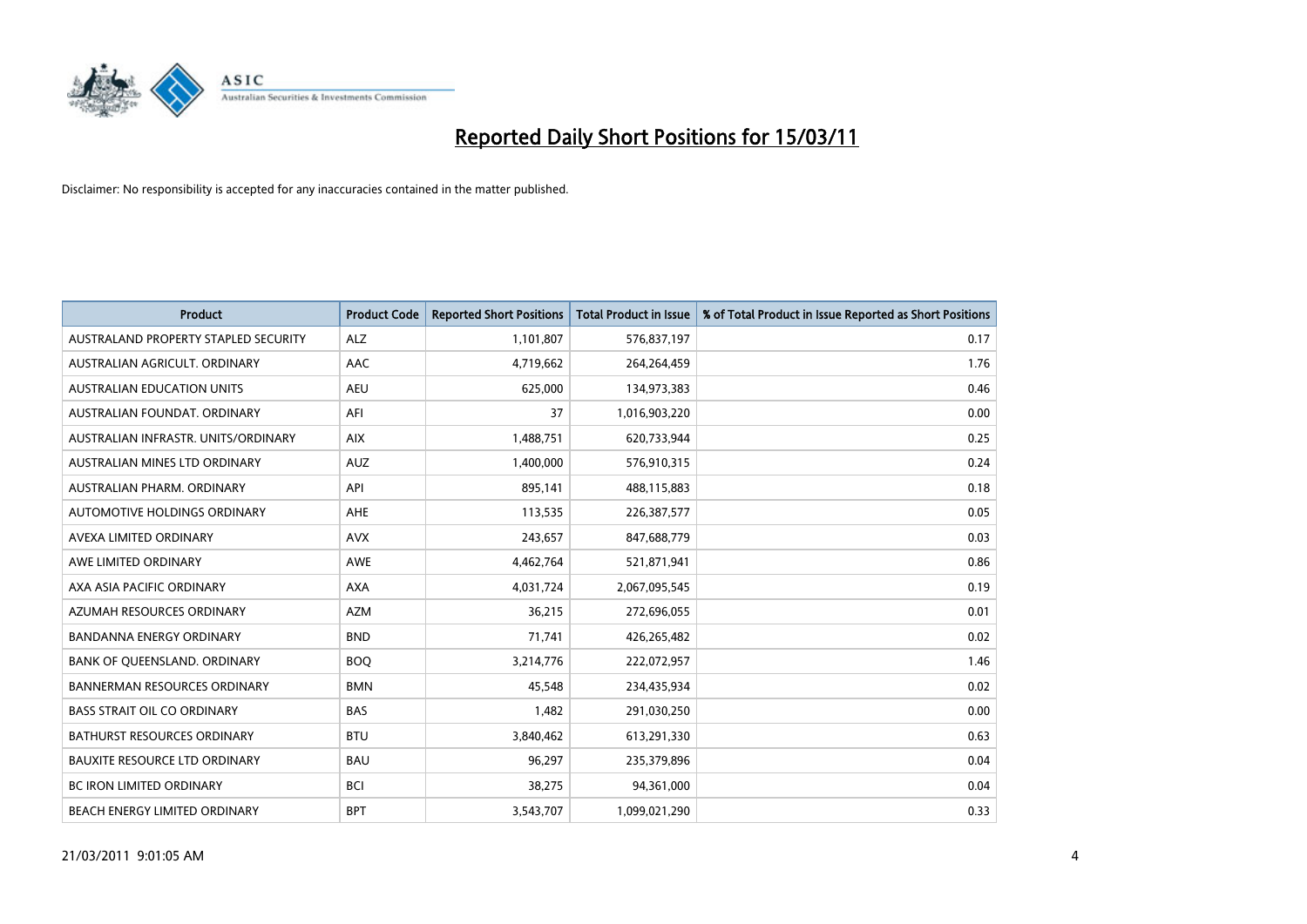

| <b>Product</b>                       | <b>Product Code</b> | <b>Reported Short Positions</b> | <b>Total Product in Issue</b> | % of Total Product in Issue Reported as Short Positions |
|--------------------------------------|---------------------|---------------------------------|-------------------------------|---------------------------------------------------------|
| BEADELL RESOURCE LTD ORDINARY        | <b>BDR</b>          | 538                             | 622,097,828                   | 0.00                                                    |
| BENDIGO AND ADELAIDE ORDINARY        | <b>BEN</b>          | 6,500,298                       | 357,645,518                   | 1.84                                                    |
| BERKELEY RESOURCES ORDINARY          | <b>BKY</b>          | 447,184                         | 174,298,148                   | 0.25                                                    |
| BETASHARES ASX FIN ETF UNITS         | <b>OFN</b>          | 28,500                          | 4,509,251                     | 0.63                                                    |
| BETASHARES ASX RES ETF UNITS         | <b>ORE</b>          | 145,000                         | 4,519,432                     | 3.21                                                    |
| <b>BHP BILLITON LIMITED ORDINARY</b> | <b>BHP</b>          | 37,966,494                      | 3,356,081,497                 | 1.12                                                    |
| <b>BILLABONG ORDINARY</b>            | <b>BBG</b>          | 12,463,874                      | 253,613,826                   | 4.92                                                    |
| <b>BIOTA HOLDINGS ORDINARY</b>       | <b>BTA</b>          | 2,237,138                       | 181,417,556                   | 1.25                                                    |
| <b>BISALLOY STEEL ORDINARY</b>       | <b>BIS</b>          | 84,480                          | 216,455,965                   | 0.04                                                    |
| BKI INVESTMENT LTD ORDINARY          | <b>BKI</b>          | 508                             | 422,863,407                   | 0.00                                                    |
| <b>BLACKMORES LIMITED ORDINARY</b>   | <b>BKL</b>          | 805                             | 16,744,292                    | 0.00                                                    |
| <b>BLACKTHORN RESOURCES ORDINARY</b> | <b>BTR</b>          | 35,848                          | 106,885,300                   | 0.03                                                    |
| <b>BLUESCOPE STEEL LTD ORDINARY</b>  | <b>BSL</b>          | 35,894,150                      | 1,842,207,385                 | 1.96                                                    |
| <b>BOART LONGYEAR ORDINARY</b>       | <b>BLY</b>          | 7,060,070                       | 461,163,412                   | 1.55                                                    |
| <b>BOOM LOGISTICS ORDINARY</b>       | <b>BOL</b>          | 337,999                         | 461,500,712                   | 0.07                                                    |
| BORAL LIMITED. ORDINARY              | <b>BLD</b>          | 29,049,145                      | 724,542,308                   | 4.01                                                    |
| BOTSWANA METALS LTD ORDINARY         | <b>BML</b>          | 7,000                           | 143,717,013                   | 0.00                                                    |
| <b>BOW ENERGY LIMITED ORDINARY</b>   | <b>BOW</b>          | 2,514,658                       | 348,972,041                   | 0.71                                                    |
| <b>BRADKEN LIMITED ORDINARY</b>      | <b>BKN</b>          | 3,035,764                       | 139,643,011                   | 2.17                                                    |
| <b>BRAMBLES LIMITED ORDINARY</b>     | <b>BXB</b>          | 26,420,666                      | 1,450,746,184                 | 1.79                                                    |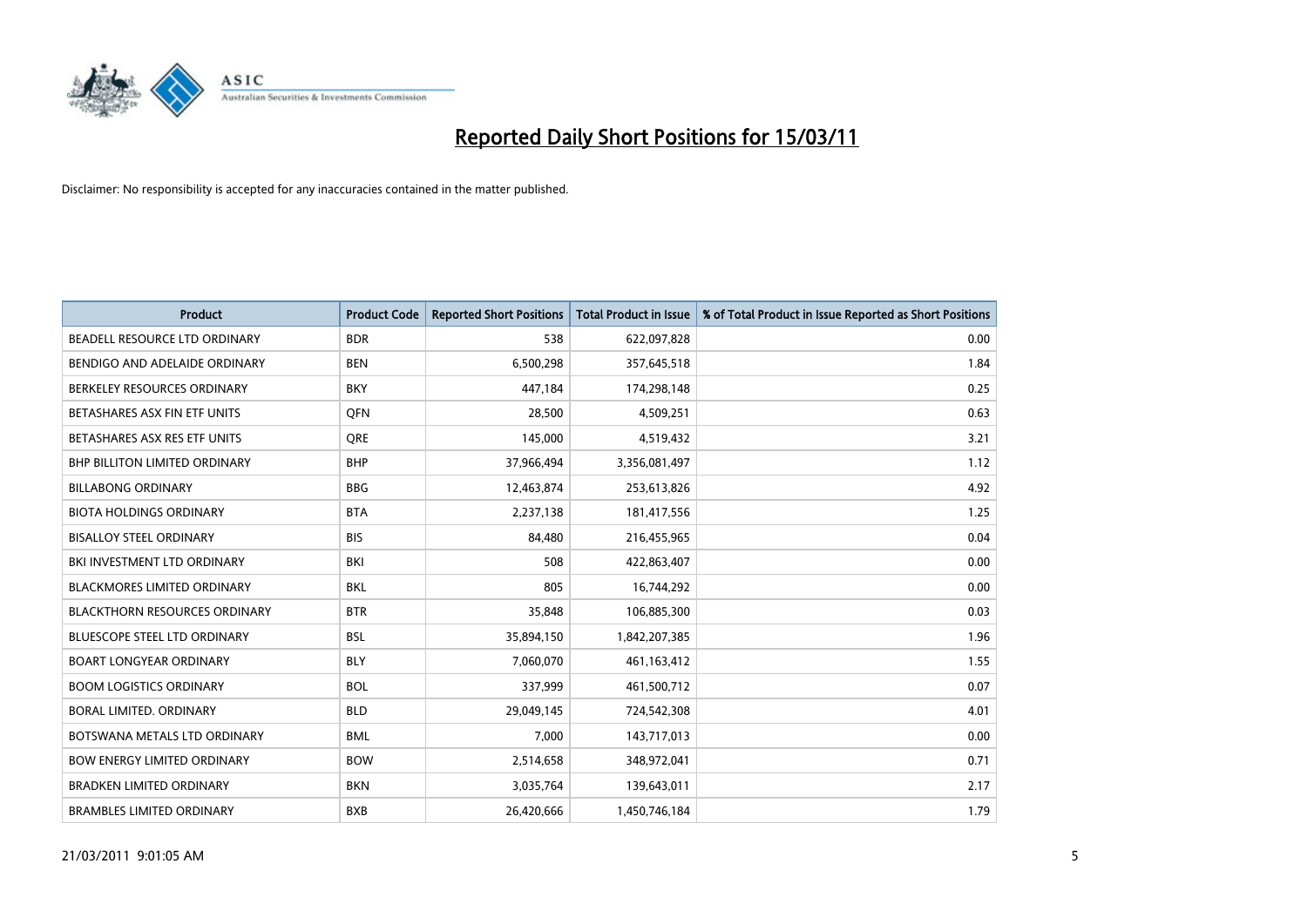

| <b>Product</b>                           | <b>Product Code</b> | <b>Reported Short Positions</b> | <b>Total Product in Issue</b> | % of Total Product in Issue Reported as Short Positions |
|------------------------------------------|---------------------|---------------------------------|-------------------------------|---------------------------------------------------------|
| <b>BREVILLE GROUP LTD ORDINARY</b>       | <b>BRG</b>          | 2,740                           | 129,615,322                   | 0.00                                                    |
| <b>BRICKWORKS LIMITED ORDINARY</b>       | <b>BKW</b>          | 13,368                          | 147,567,333                   | 0.01                                                    |
| <b>BROCKMAN RESOURCES ORDINARY</b>       | <b>BRM</b>          | 80,149                          | 144,803,151                   | 0.06                                                    |
| BT INVESTMENT MNGMNT ORDINARY            | <b>BTT</b>          | 554,785                         | 160,000,000                   | 0.35                                                    |
| <b>BUNNINGS WAREHOUSE ORDINARY UNITS</b> | <b>BWP</b>          | 1,524,288                       | 479,870,962                   | 0.31                                                    |
| <b>BURU ENERGY ORDINARY</b>              | <b>BRU</b>          | 155,589                         | 182,780,549                   | 0.09                                                    |
| <b>CABCHARGE AUSTRALIA ORDINARY</b>      | CAB                 | 1,118,634                       | 120,437,014                   | 0.93                                                    |
| CALTEX AUSTRALIA ORDINARY                | <b>CTX</b>          | 5,596,240                       | 270,000,000                   | 2.05                                                    |
| <b>CAMPBELL BROTHERS ORDINARY</b>        | CPB                 | 120,397                         | 67,503,411                    | 0.17                                                    |
| CAPE LAMBERT RES LTD ORDINARY            | <b>CFE</b>          | 1,213,678                       | 571,849,603                   | 0.20                                                    |
| CARABELLA RES LTD ORDINARY               | <b>CLR</b>          | 26,600                          | 38,626,388                    | 0.07                                                    |
| <b>CARBON ENERGY ORDINARY</b>            | <b>CNX</b>          | 987,229                         | 670,872,650                   | 0.13                                                    |
| CARDNO LIMITED ORDINARY                  | CDD                 | 930                             | 106,638,932                   | 0.00                                                    |
| CARNARVON PETROLEUM ORDINARY             | <b>CVN</b>          | 3,461,869                       | 687,820,634                   | 0.51                                                    |
| CARNEGIE WAVE ENERGY ORDINARY            | <b>CWE</b>          | 83,000                          | 859,087,627                   | 0.01                                                    |
| <b>CARPATHIAN RESOURCES ORDINARY</b>     | <b>CPN</b>          | 75,000                          | 265,533,501                   | 0.03                                                    |
| CARPENTARIA EXP. LTD ORDINARY            | CAP                 | 9,777                           | 98,741,301                    | 0.01                                                    |
| CARSALES.COM LTD ORDINARY                | <b>CRZ</b>          | 3,426,043                       | 234,073,300                   | 1.45                                                    |
| CASH CONVERTERS ORD/DIV ACCESS           | CCV                 | 73,253                          | 379,761,025                   | 0.01                                                    |
| <b>CASPIAN OIL &amp; GAS ORDINARY</b>    | <b>CIG</b>          | 50.000                          | 1,331,500,513                 | 0.00                                                    |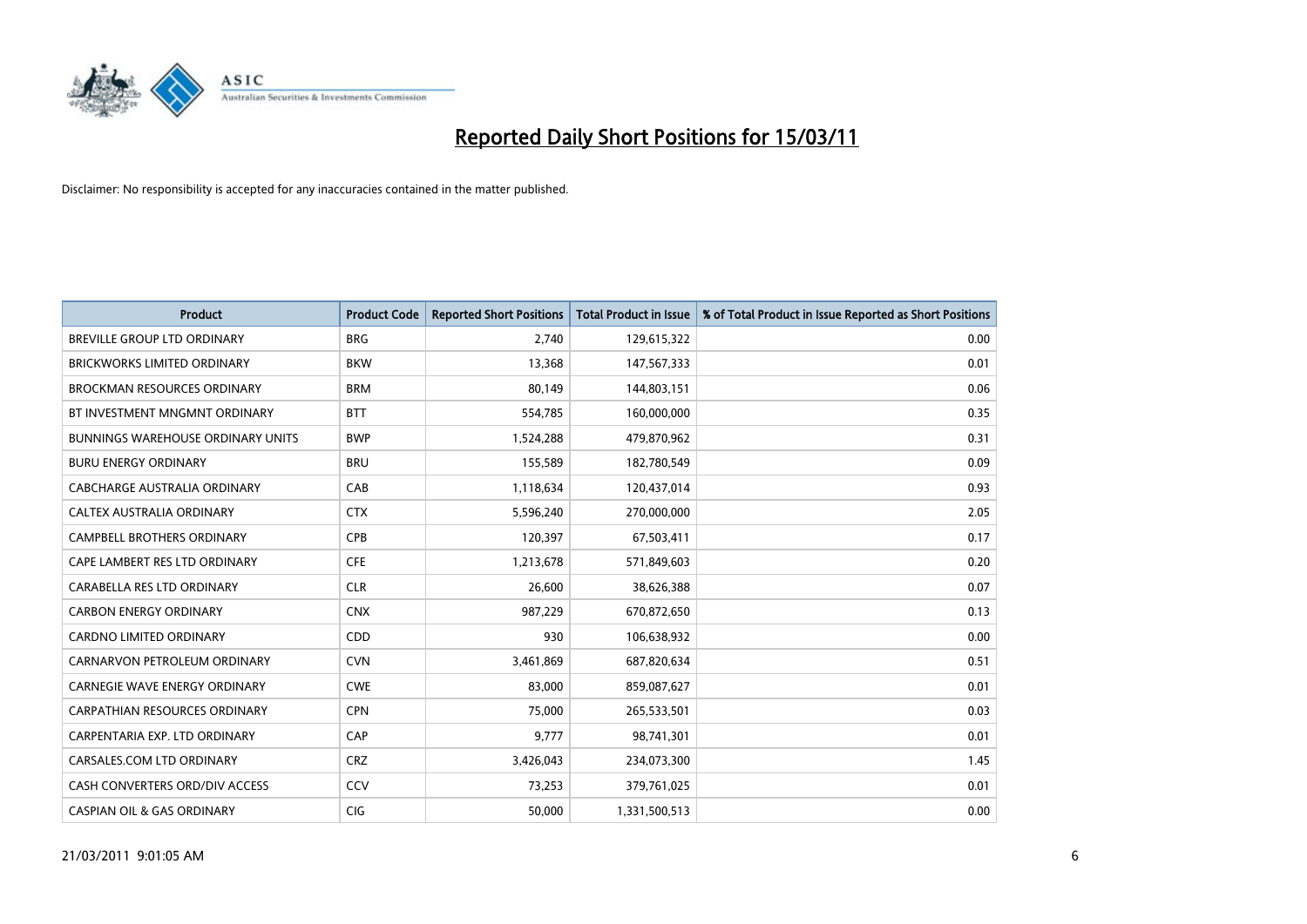

| <b>Product</b>                                | <b>Product Code</b> | <b>Reported Short Positions</b> | <b>Total Product in Issue</b> | % of Total Product in Issue Reported as Short Positions |
|-----------------------------------------------|---------------------|---------------------------------|-------------------------------|---------------------------------------------------------|
| CATALPA RESOURCES ORDINARY                    | <b>CAH</b>          | 1,307,582                       | 177,954,355                   | 0.75                                                    |
| CEC GROUP LIMITED ORDINARY                    | <b>CEG</b>          | 1,750                           | 79,662,662                    | 0.00                                                    |
| <b>CELLNET GROUP ORDINARY</b>                 | <b>CLT</b>          | 1,342                           | 61,607,477                    | 0.00                                                    |
| CENTRAL PETROLEUM ORDINARY                    | <b>CTP</b>          | 212,559                         | 982,298,842                   | 0.02                                                    |
| <b>CENTRO PROPERTIES UNITS/ORD STAPLED</b>    | <b>CNP</b>          | 314,917                         | 972,414,514                   | 0.03                                                    |
| <b>CENTRO RETAIL GROUP STAPLED SECURITIES</b> | <b>CER</b>          | 1,574,180                       | 2,286,399,424                 | 0.07                                                    |
| <b>CERAMIC FUEL CELLS ORDINARY</b>            | <b>CFU</b>          | 418.294                         | 1,201,353,566                 | 0.03                                                    |
| <b>CERRO RESOURCES NL ORDINARY</b>            | CJO                 | 306                             | 717,893,606                   | 0.00                                                    |
| <b>CFS RETAIL PROPERTY UNITS</b>              | <b>CFX</b>          | 50,594,362                      | 2,839,591,911                 | 1.80                                                    |
| <b>CGA MINING LIMITED ORDINARY</b>            | <b>CGX</b>          | 54,200                          | 333,265,726                   | 0.02                                                    |
| <b>CHALICE GOLD MINES ORDINARY</b>            | <b>CHN</b>          | 51,200                          | 215,455,886                   | 0.02                                                    |
| <b>CHALLENGER DIV.PRO. STAPLED UNITS</b>      | <b>CDI</b>          | 57,422                          | 913,426,007                   | 0.00                                                    |
| <b>CHALLENGER INFRAST, STAPLED UNITS</b>      | <b>CIF</b>          | 152,682                         | 316,223,785                   | 0.05                                                    |
| <b>CHALLENGER LIMITED ORDINARY</b>            | CGF                 | 7,048,562                       | 500,941,031                   | 1.42                                                    |
| <b>CHANDLER MACLEOD LTD ORDINARY</b>          | <b>CMG</b>          | 11,970                          | 463,971,344                   | 0.00                                                    |
| CHARTER HALL GROUP STAPLED US PROHIBIT.       | <b>CHC</b>          | 1,398,237                       | 306,341,814                   | 0.44                                                    |
| <b>CHARTER HALL OFFICE UNIT</b>               | CQO                 | 2,283,945                       | 493,319,730                   | 0.46                                                    |
| <b>CHARTER HALL RETAIL UNITS</b>              | <b>COR</b>          | 1,168,596                       | 305,810,723                   | 0.37                                                    |
| CHEMGENEX PHARMACEUT ORDINARY                 | <b>CXS</b>          | 89,061                          | 283,348,870                   | 0.03                                                    |
| CITIGOLD CORP LTD ORDINARY                    | <b>CTO</b>          | 2,059,217                       | 1,040,278,301                 | 0.20                                                    |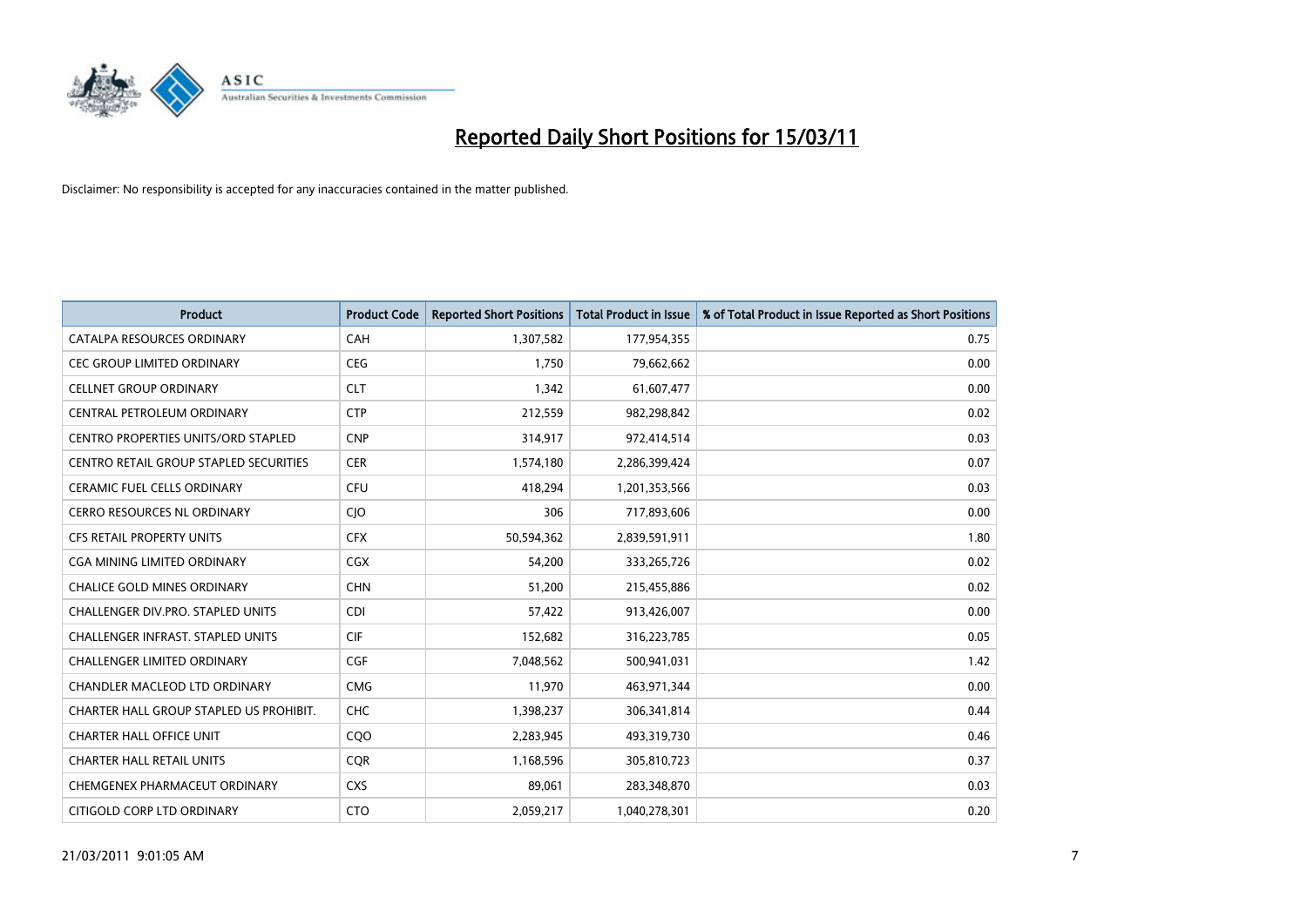

| <b>Product</b>                          | <b>Product Code</b> | <b>Reported Short Positions</b> | <b>Total Product in Issue</b> | % of Total Product in Issue Reported as Short Positions |
|-----------------------------------------|---------------------|---------------------------------|-------------------------------|---------------------------------------------------------|
| <b>CLEAN SEAS TUNA ORDINARY</b>         | <b>CSS</b>          | 15,278                          | 480,829,414                   | 0.00                                                    |
| CLINUVEL PHARMACEUT, ORDINARY           | <b>CUV</b>          | 16,909                          | 30,379,956                    | 0.05                                                    |
| <b>CLOUGH LIMITED ORDINARY</b>          | <b>CLO</b>          | 278,090                         | 770,936,269                   | 0.03                                                    |
| <b>COAL &amp; ALLIED ORDINARY</b>       | <b>CNA</b>          | 22,930                          | 86,584,735                    | 0.03                                                    |
| COAL OF AFRICA LTD ORDINARY             | <b>CZA</b>          | 1,124,949                       | 530,514,663                   | 0.20                                                    |
| <b>COALSPUR MINES LTD ORDINARY</b>      | <b>CPL</b>          | 2,125,908                       | 488,927,537                   | 0.44                                                    |
| COCA-COLA AMATIL ORDINARY               | <b>CCL</b>          | 7,112,092                       | 756,258,267                   | 0.93                                                    |
| <b>COCHLEAR LIMITED ORDINARY</b>        | <b>COH</b>          | 1,485,178                       | 56,745,023                    | 2.62                                                    |
| <b>COCKATOO COAL ORDINARY</b>           | <b>COK</b>          | 3,697,992                       | 1,016,096,908                 | 0.35                                                    |
| <b>COFFEY INTERNATIONAL ORDINARY</b>    | <b>COF</b>          | 513,488                         | 133,809,238                   | 0.38                                                    |
| <b>COKAL LTD ORDINARY</b>               | <b>CKA</b>          | 392,815                         | 112,083,735                   | 0.35                                                    |
| COMMONWEALTH BANK, ORDINARY             | <b>CBA</b>          | 15,666,327                      | 1,548,932,074                 | 0.99                                                    |
| <b>COMMONWEALTH PROP ORDINARY UNITS</b> | <b>CPA</b>          | 19,739,430                      | 2,449,599,711                 | 0.81                                                    |
| <b>COMPASS RESOURCES ORDINARY</b>       | <b>CMR</b>          | 160,952                         | 147,402,920                   | 0.11                                                    |
| <b>COMPUTERSHARE LTD ORDINARY</b>       | <b>CPU</b>          | 3,759,698                       | 555,664,059                   | 0.67                                                    |
| <b>CONNECTEAST GROUP STAPLED</b>        | <b>CEU</b>          | 50,318,698                      | 3,940,145,951                 | 1.29                                                    |
| CONQUEST MINING ORDINARY                | CQT                 | 132,922                         | 583,241,478                   | 0.02                                                    |
| CONSOLIDATED MEDIA. ORDINARY            | <b>CMI</b>          | 2,656,732                       | 561,834,996                   | 0.47                                                    |
| <b>CONTANGO MICROCAP ORDINARY</b>       | <b>CTN</b>          | 7,500                           | 145,708,783                   | 0.01                                                    |
| <b>COOPER ENERGY LTD ORDINARY</b>       | <b>COE</b>          | 1,468,424                       | 292,576,001                   | 0.51                                                    |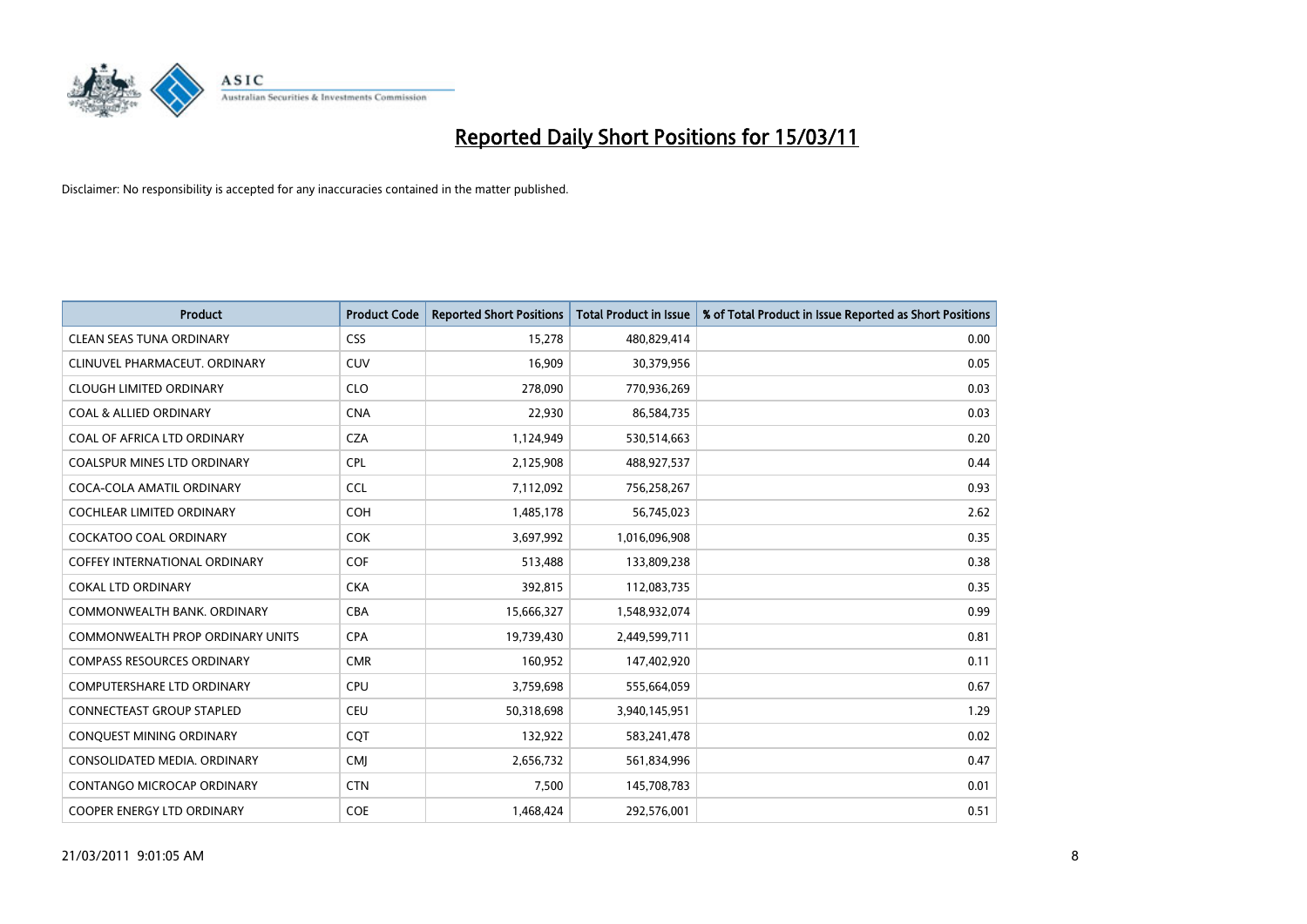

| <b>Product</b>                          | <b>Product Code</b> | <b>Reported Short Positions</b> | <b>Total Product in Issue</b> | % of Total Product in Issue Reported as Short Positions |
|-----------------------------------------|---------------------|---------------------------------|-------------------------------|---------------------------------------------------------|
| <b>COPPER STRIKE LTD ORDINARY</b>       | <b>CSE</b>          | 714                             | 129,455,571                   | 0.00                                                    |
| <b>CORDLIFE LIMITED ORDINARY</b>        | CBB                 |                                 | 145,360,920                   | 0.00                                                    |
| <b>COUNT FINANCIAL ORDINARY</b>         | COU                 | 699,375                         | 262,212,976                   | 0.27                                                    |
| CRANE GROUP LIMITED ORDINARY            | <b>CRG</b>          | 1,554,533                       | 79,110,667                    | 1.96                                                    |
| <b>CROMWELL PROP STAPLED SECURITIES</b> | <b>CMW</b>          | 293,601                         | 912,794,605                   | 0.03                                                    |
| <b>CROWN LIMITED ORDINARY</b>           | <b>CWN</b>          | 3,662,433                       | 754,131,800                   | 0.47                                                    |
| <b>CSG LIMITED ORDINARY</b>             | CSV                 | 956,518                         | 244,933,695                   | 0.39                                                    |
| <b>CSL LIMITED ORDINARY</b>             | <b>CSL</b>          | 9,940,177                       | 544,798,458                   | 1.79                                                    |
| <b>CSR LIMITED ORDINARY</b>             | <b>CSR</b>          | 6,839,289                       | 506,000,315                   | 1.34                                                    |
| <b>CUDECO LIMITED ORDINARY</b>          | CDU                 | 856,896                         | 145,512,643                   | 0.58                                                    |
| <b>CUE ENERGY RESOURCE ORDINARY</b>     | <b>CUE</b>          | 78,170                          | 694,819,718                   | 0.01                                                    |
| <b>CUSTOMERS LIMITED ORDINARY</b>       | <b>CUS</b>          | 147,243                         | 134,869,357                   | 0.10                                                    |
| DART ENERGY LTD ORDINARY                | <b>DTE</b>          | 139,184                         | 587,196,223                   | 0.03                                                    |
| DAVID JONES LIMITED ORDINARY            | <b>DIS</b>          | 20,544,018                      | 514,034,694                   | 3.98                                                    |
| DECMIL GROUP LIMITED ORDINARY           | <b>DCG</b>          | 6,809                           | 124,204,568                   | 0.01                                                    |
| DEEP YELLOW LIMITED ORDINARY            | <b>DYL</b>          | 15,876                          | 1,127,534,458                 | 0.00                                                    |
| DEVINE LIMITED ORDINARY                 | <b>DVN</b>          | 1,000                           | 634,918,223                   | 0.00                                                    |
| DEXUS PROPERTY GROUP STAPLED UNITS      | <b>DXS</b>          | 19,758,497                      | 4,839,024,176                 | 0.41                                                    |
| DISCOVERY METALS LTD ORDINARY           | <b>DML</b>          | 461,513                         | 437,114,481                   | 0.11                                                    |
| DOMINO PIZZA ENTERPR ORDINARY           | <b>DMP</b>          | 3                               | 68,407,674                    | 0.00                                                    |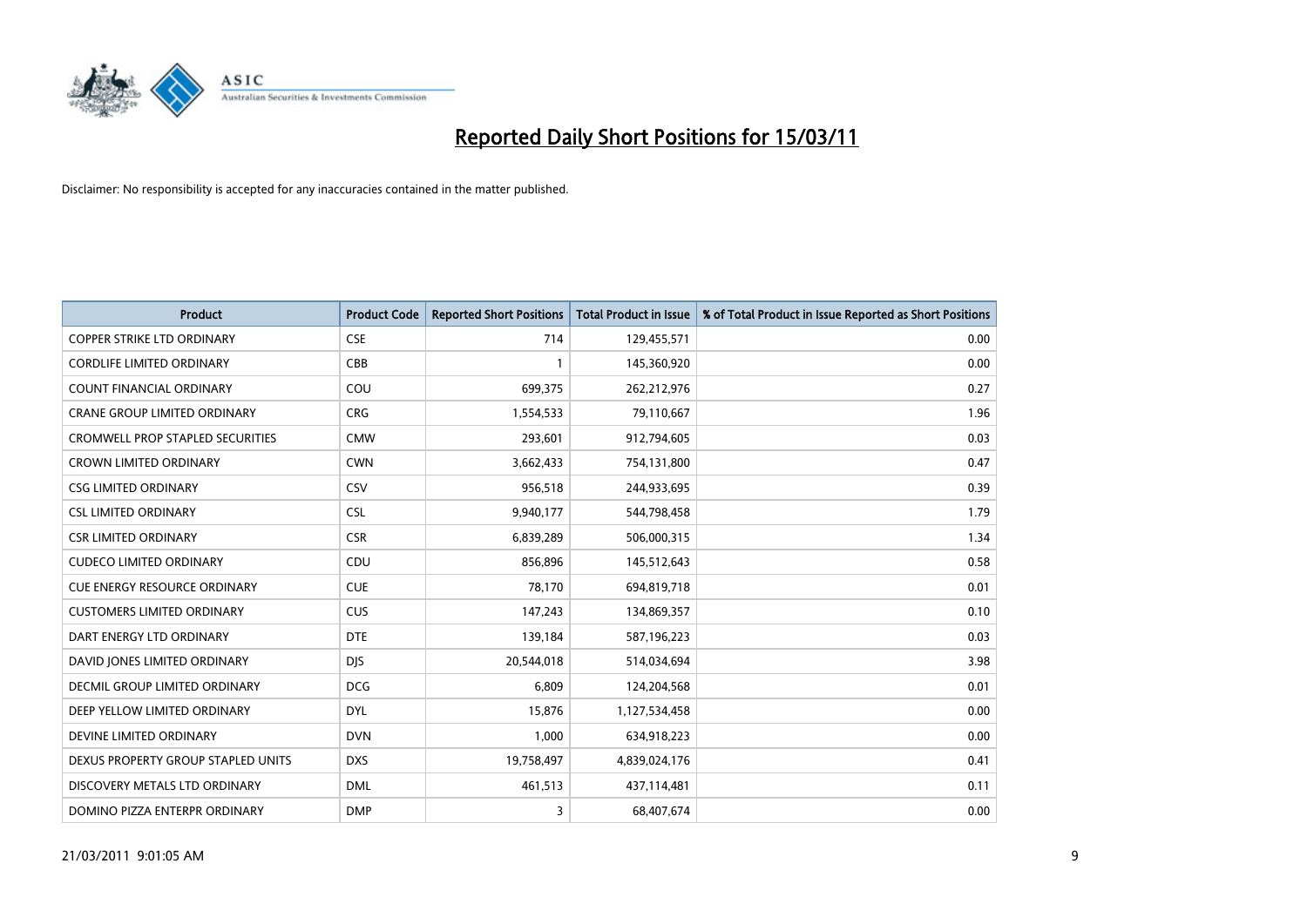

| <b>Product</b>                            | <b>Product Code</b> | <b>Reported Short Positions</b> | <b>Total Product in Issue</b> | % of Total Product in Issue Reported as Short Positions |
|-------------------------------------------|---------------------|---------------------------------|-------------------------------|---------------------------------------------------------|
| DOWNER EDI LIMITED ORDINARY               | <b>DOW</b>          | 10,384,982                      | 343,178,483                   | 3.02                                                    |
| DRAGON MINING LTD ORDINARY                | <b>DRA</b>          | 5,803                           | 73,778,508                    | 0.01                                                    |
| DUET GROUP STAPLED US PROHIBIT.           | <b>DUE</b>          | 1,702,407                       | 909,692,991                   | 0.17                                                    |
| DULUXGROUP LIMITED ORDINARY               | <b>DLX</b>          | 6,569,884                       | 367,456,259                   | 1.82                                                    |
| <b>EASTERN STAR GAS ORDINARY</b>          | <b>ESG</b>          | 3,631,481                       | 991,567,041                   | 0.35                                                    |
| EDT RETAIL TRUST UNITS                    | <b>EDT</b>          | 117,407                         | 4,700,290,868                 | 0.00                                                    |
| <b>ELDERS LIMITED HYBRIDS</b>             | <b>ELDPA</b>        | 270,314                         | 1,500,000                     | 18.02                                                   |
| ELDERS LIMITED ORDINARY                   | <b>ELD</b>          | 22,795,674                      | 448,598,480                   | 5.06                                                    |
| ELDORADO GOLD CORP CDI 1:1                | EAU                 | 369,626                         | 20,062,582                    | 1.84                                                    |
| ELEMENTAL MINERALS ORDINARY               | <b>ELM</b>          | 68,250                          | 152,931,387                   | 0.04                                                    |
| ELEMENTOS LIMITED ORDINARY                | <b>ELT</b>          | 10                              | 70,768,979                    | 0.00                                                    |
| ELIXIR PETROLEUM LTD ORDINARY             | <b>EXR</b>          | 324,400                         | 188,988,472                   | 0.17                                                    |
| <b>EMECO HOLDINGS ORDINARY</b>            | <b>EHL</b>          | 1,859,622                       | 631,237,586                   | 0.30                                                    |
| <b>ENERGY RESOURCES ORDINARY 'A'</b>      | ERA                 | 2,691,970                       | 190,737,934                   | 1.43                                                    |
| <b>ENERGY WORLD CORPOR, ORDINARY</b>      | <b>EWC</b>          | 18,056,330                      | 1,561,166,672                 | 1.16                                                    |
| <b>ENGENCO LIMITED ORDINARY</b>           | EGN                 | 668,476                         | 612,679,212                   | 0.11                                                    |
| ENTEK ENERGY LTD ORDINARY                 | <b>ETE</b>          | 489,903                         | 287,692,535                   | 0.17                                                    |
| <b>ENVESTRA LIMITED ORDINARY</b>          | <b>ENV</b>          | 4,100,238                       | 1,430,398,609                 | 0.28                                                    |
| EQUINOX MINERALS LTD CHESS DEPOSITARY INT | EON                 | 1,167,010                       | 877,042,919                   | 0.13                                                    |
| EVEREST FINANCIAL ORDINARY                | <b>EFG</b>          | 4.300                           | 251,442,316                   | 0.00                                                    |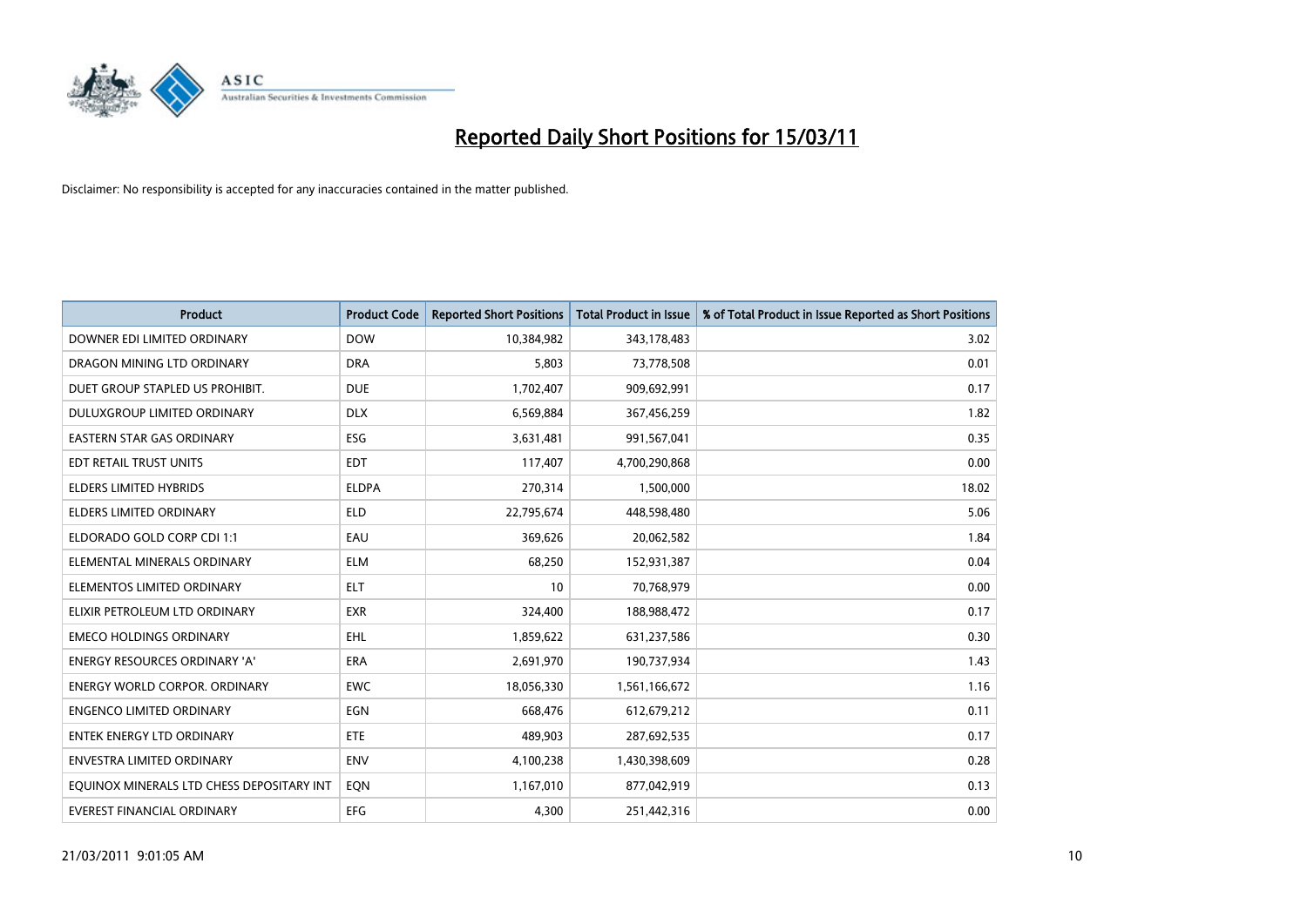

| <b>Product</b>                        | <b>Product Code</b> | <b>Reported Short Positions</b> | Total Product in Issue | % of Total Product in Issue Reported as Short Positions |
|---------------------------------------|---------------------|---------------------------------|------------------------|---------------------------------------------------------|
| <b>EXCO RESOURCES LTD ORDINARY</b>    | EXS                 | 25,431                          | 346,494,187            | 0.01                                                    |
| EXTRACT RESOURCES ORDINARY            | <b>EXT</b>          | 633,667                         | 250,851,367            | 0.25                                                    |
| FAIRFAX MEDIA LTD ORDINARY            | <b>FXJ</b>          | 337,973,857                     | 2,351,955,725          | 14.35                                                   |
| FANTASTIC HOLDINGS ORDINARY           | <b>FAN</b>          | 3,000                           | 102,739,538            | 0.00                                                    |
| <b>FAR LTD ORDINARY</b>               | <b>FAR</b>          | 378,388                         | 1,244,439,464          | 0.03                                                    |
| FERRAUS LIMITED ORDINARY              | <b>FRS</b>          | 481,013                         | 208,486,600            | 0.23                                                    |
| FISHER & PAYKEL APP. ORDINARY         | <b>FPA</b>          | 8,773,970                       | 724,235,162            | 1.21                                                    |
| FISHER & PAYKEL H. ORDINARY           | <b>FPH</b>          | 3,309,010                       | 520,409,135            | 0.64                                                    |
| FKP PROPERTY GROUP STAPLED SECURITIES | <b>FKP</b>          | 23,246,037                      | 1,174,033,185          | 1.99                                                    |
| FLEETWOOD CORP ORDINARY               | <b>FWD</b>          | 183,763                         | 57,554,260             | 0.30                                                    |
| FLETCHER BUILDING ORDINARY            | <b>FBU</b>          | 8,044,062                       | 611,250,393            | 1.32                                                    |
| FLEXIGROUP LIMITED ORDINARY           | <b>FXL</b>          | 85,355                          | 275,472,492            | 0.03                                                    |
| <b>FLIGHT CENTRE ORDINARY</b>         | <b>FLT</b>          | 3,127,072                       | 99,925,547             | 3.12                                                    |
| FLINDERS MINES LTD ORDINARY           | <b>FMS</b>          | 21,537,069                      | 1,820,384,571          | 1.18                                                    |
| <b>FOCUS MINERALS LTD ORDINARY</b>    | <b>FML</b>          | 4,266,611                       | 2,881,543,210          | 0.14                                                    |
| FORGE GROUP LIMITED ORDINARY          | FGE                 | 24,559                          | 82,924,014             | 0.03                                                    |
| FORTE ENERGY NL ORDINARY              | FTE                 | 2,658,986                       | 669,756,735            | 0.40                                                    |
| FORTESCUE METALS GRP ORDINARY         | <b>FMG</b>          | 12,511,402                      | 3,112,911,159          | 0.38                                                    |
| <b>FOSTER'S GROUP ORDINARY</b>        | <b>FGL</b>          | 8,398,594                       | 1,935,386,127          | 0.43                                                    |
| FTD CORPORATION ORDINARY              | <b>FTD</b>          | 8.088                           | 33,474,593             | 0.02                                                    |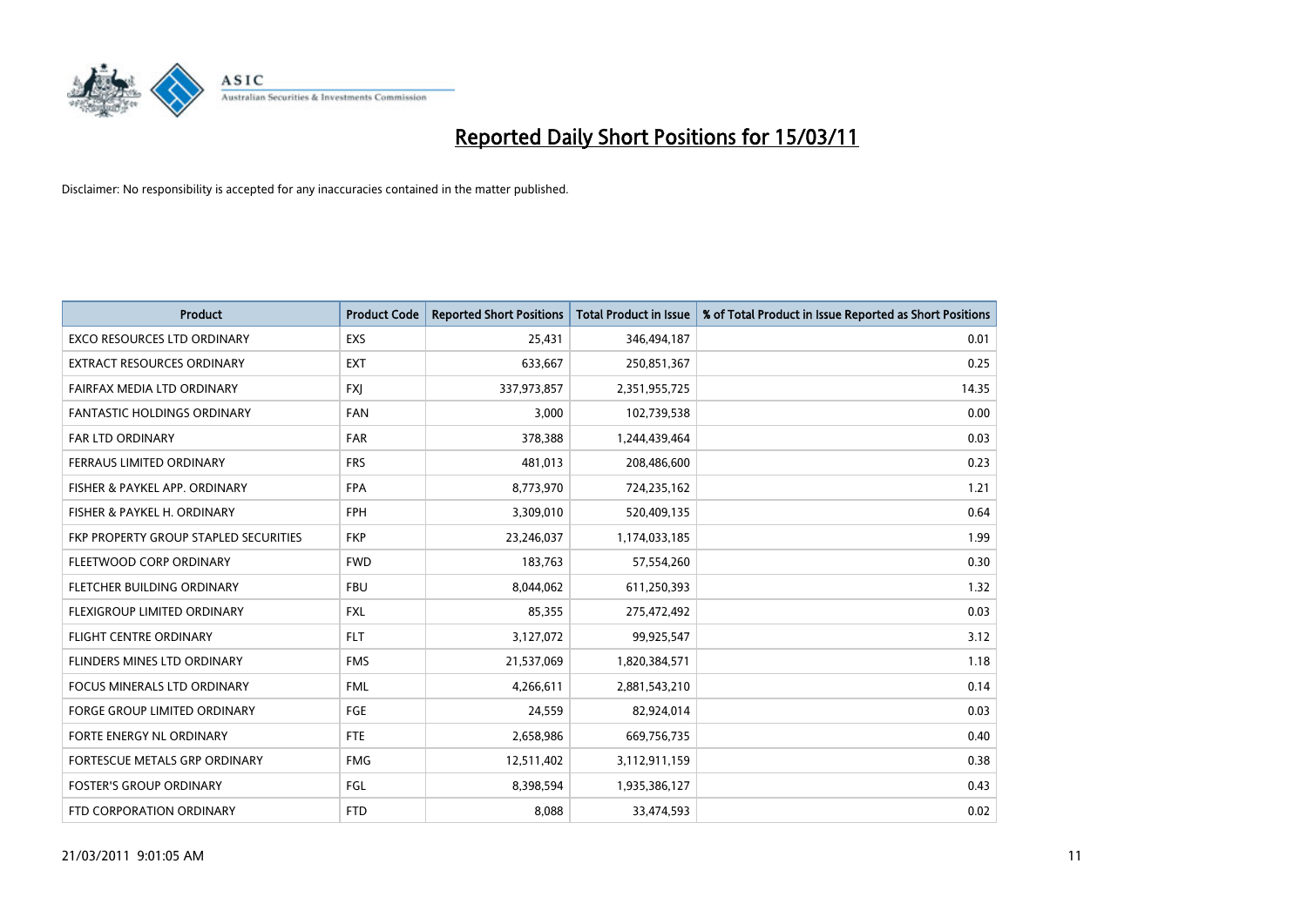

| <b>Product</b>                            | <b>Product Code</b> | <b>Reported Short Positions</b> | Total Product in Issue | % of Total Product in Issue Reported as Short Positions |
|-------------------------------------------|---------------------|---------------------------------|------------------------|---------------------------------------------------------|
| <b>FUNTASTIC LIMITED ORDINARY</b>         | <b>FUN</b>          | 322,528                         | 340,997,682            | 0.09                                                    |
| <b>G.U.D. HOLDINGS ORDINARY</b>           | GUD                 | 405,528                         | 69,089,611             | 0.59                                                    |
| <b>G8 EDUCATION LIMITED ORDINARY</b>      | <b>GEM</b>          | 1,580,073                       | 183,304,537            | 0.86                                                    |
| <b>GALAXY RESOURCES ORDINARY</b>          | <b>GXY</b>          | 801,327                         | 214,236,091            | 0.38                                                    |
| <b>GEODYNAMICS LIMITED ORDINARY</b>       | GDY                 | 782,572                         | 335,700,525            | 0.23                                                    |
| <b>GINDALBIE METALS LTD ORDINARY</b>      | <b>GBG</b>          | 23,278,096                      | 935,215,590            | 2.46                                                    |
| <b>GIRALIA RESOURCES NL ORDINARY</b>      | GIR                 | 84,497                          | 183,085,170            | 0.05                                                    |
| <b>GLOBAL MINING ORDINARY</b>             | <b>GMI</b>          | 8,951                           | 191,820,968            | 0.00                                                    |
| <b>GLOUCESTER COAL ORDINARY</b>           | GCL                 | 285,016                         | 140,447,062            | 0.20                                                    |
| <b>GME RESOURCES LTD ORDINARY</b>         | <b>GME</b>          | 800                             | 302,352,750            | 0.00                                                    |
| <b>GOLD ONE INT LTD ORDINARY</b>          | <b>GDO</b>          | 27,000                          | 807,081,313            | 0.00                                                    |
| <b>GOLDEN WEST RESOURCE ORDINARY</b>      | <b>GWR</b>          | 1,641                           | 192,082,567            | 0.00                                                    |
| <b>GOODMAN FIELDER, ORDINARY</b>          | <b>GFF</b>          | 36,320,141                      | 1,380,386,438          | 2.63                                                    |
| <b>GOODMAN GROUP STAPLED US PROHIBIT.</b> | <b>GMG</b>          | 11,574,172                      | 6,893,222,796          | 0.16                                                    |
| <b>GPT GROUP STAPLED SEC.</b>             | GPT                 | 14,511,644                      | 1,855,529,431          | 0.77                                                    |
| <b>GRAINCORP LIMITED A CLASS ORDINARY</b> | <b>GNC</b>          | 1,211,853                       | 198,318,900            | 0.62                                                    |
| <b>GRANGE RESOURCES. ORDINARY</b>         | GRR                 | 1,320,674                       | 1,152,846,724          | 0.12                                                    |
| <b>GREENCAP LIMITED ORDINARY</b>          | GCG                 |                                 | 262,515,385            | 0.00                                                    |
| <b>GREENLAND MIN EN LTD ORDINARY</b>      | GGG                 | 710,743                         | 314,663,174            | 0.22                                                    |
| <b>GRYPHON MINERALS LTD ORDINARY</b>      | GRY                 | 694,630                         | 299,572,058            | 0.23                                                    |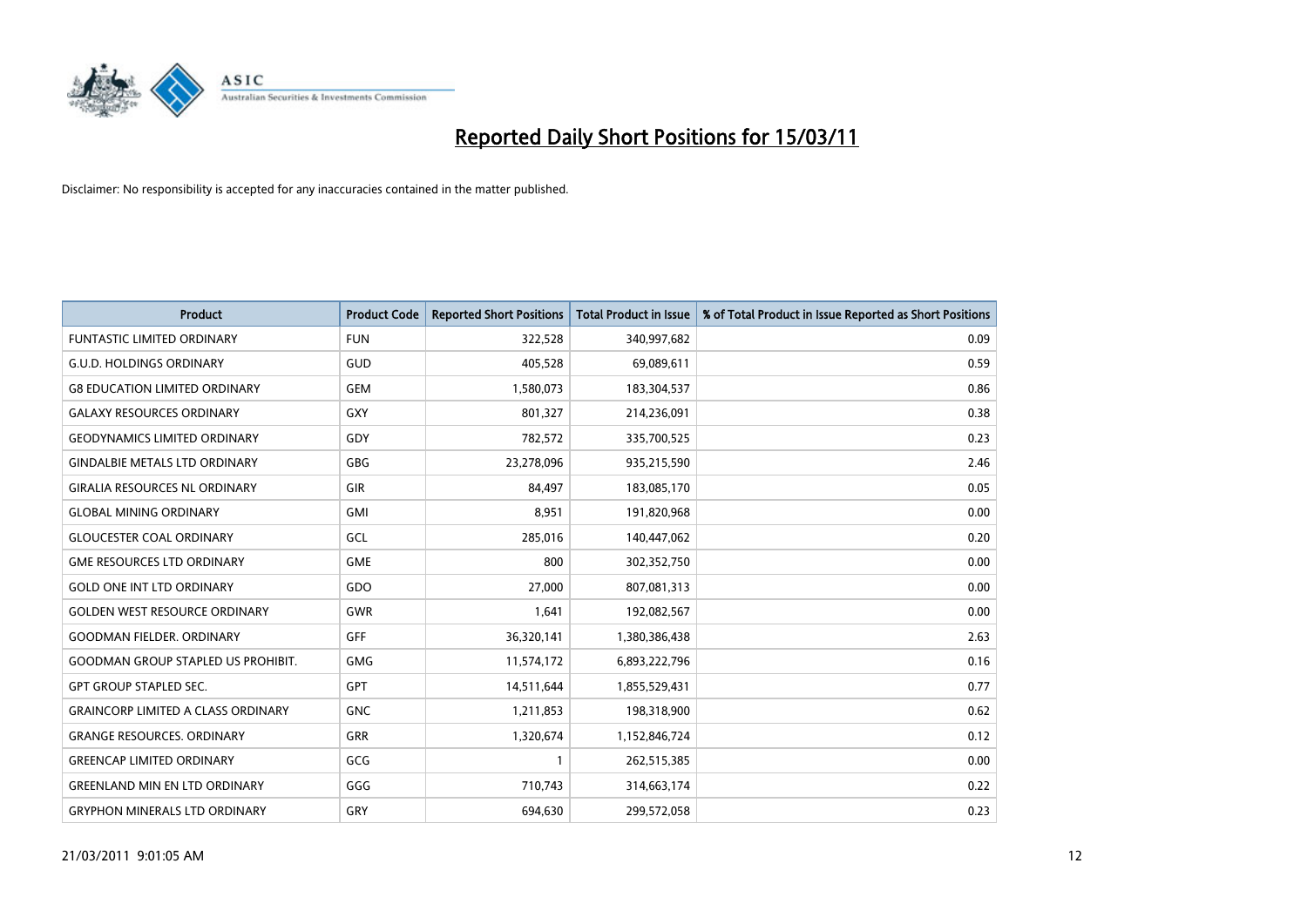

| Product                                          | <b>Product Code</b> | <b>Reported Short Positions</b> | <b>Total Product in Issue</b> | % of Total Product in Issue Reported as Short Positions |
|--------------------------------------------------|---------------------|---------------------------------|-------------------------------|---------------------------------------------------------|
| <b>GUINNESS PEAT GROUP. CHESS DEPOSITARY INT</b> | GPG                 | 32,556                          | 300,204,991                   | 0.01                                                    |
| <b>GUIARAT NRE COAL LTD ORDINARY</b>             | <b>GNM</b>          | 1,606,110                       | 990,952,858                   | 0.16                                                    |
| <b>GUNNS LIMITED ORDINARY</b>                    | <b>GNS</b>          | 40,377,949                      | 848,401,559                   | 4.75                                                    |
| <b>GWA GROUP LTD ORDINARY</b>                    | <b>GWA</b>          | 5,736,251                       | 301,102,514                   | 1.91                                                    |
| <b>HARVEY NORMAN ORDINARY</b>                    | <b>HVN</b>          | 48,057,066                      | 1,062,316,784                 | 4.51                                                    |
| HASTIE GROUP LIMITED ORDINARY                    | <b>HST</b>          | 2,540,942                       | 239,781,419                   | 1.05                                                    |
| HASTINGS DIVERSIFIED STAPLED SECURITY            | <b>HDF</b>          | 915,160                         | 520,447,040                   | 0.16                                                    |
| <b>HEARTWARE INT INC CDI 35:1</b>                | <b>HIN</b>          | 272,008                         | 48,598,550                    | 0.56                                                    |
| <b>HENDERSON GROUP CDI 1:1</b>                   | <b>HGG</b>          | 7,056,873                       | 556,400,565                   | 1.27                                                    |
| HFA HOLDINGS LIMITED DEFERRED SETTLEMENT         | <b>HFADA</b>        | 525,426                         | 117,332,543                   | 0.44                                                    |
| HIGHLANDS PACIFIC ORDINARY                       | <b>HIG</b>          | 2,382,804                       | 686,082,148                   | 0.35                                                    |
| HILLCREST LITIGAT, ORDINARY                      | <b>HLS</b>          | 1,600,000                       | 87,078,557                    | 1.84                                                    |
| HILLGROVE RES LTD ORDINARY                       | <b>HGO</b>          | 146,416                         | 793,698,575                   | 0.02                                                    |
| HILLS HOLDINGS LTD ORDINARY                      | <b>HIL</b>          | 2,018,304                       | 248,676,841                   | 0.80                                                    |
| HORIZON OIL LIMITED ORDINARY                     | <b>HZN</b>          | 2,556,200                       | 1,130,311,515                 | 0.22                                                    |
| HUNNU COAL LIMITED ORDINARY                      | <b>HUN</b>          | 1,029,867                       | 212,565,002                   | 0.48                                                    |
| <b>ICON ENERGY LIMITED ORDINARY</b>              | <b>ICN</b>          | 67,000                          | 469,301,394                   | 0.01                                                    |
| <b>IINET LIMITED ORDINARY</b>                    | <b>IIN</b>          | 1,467,675                       | 152,160,119                   | 0.95                                                    |
| <b>ILUKA RESOURCES ORDINARY</b>                  | ILU                 | 6,411,815                       | 418,700,517                   | 1.53                                                    |
| <b>IMDEX LIMITED ORDINARY</b>                    | <b>IMD</b>          | 51,912                          | 197,942,297                   | 0.04                                                    |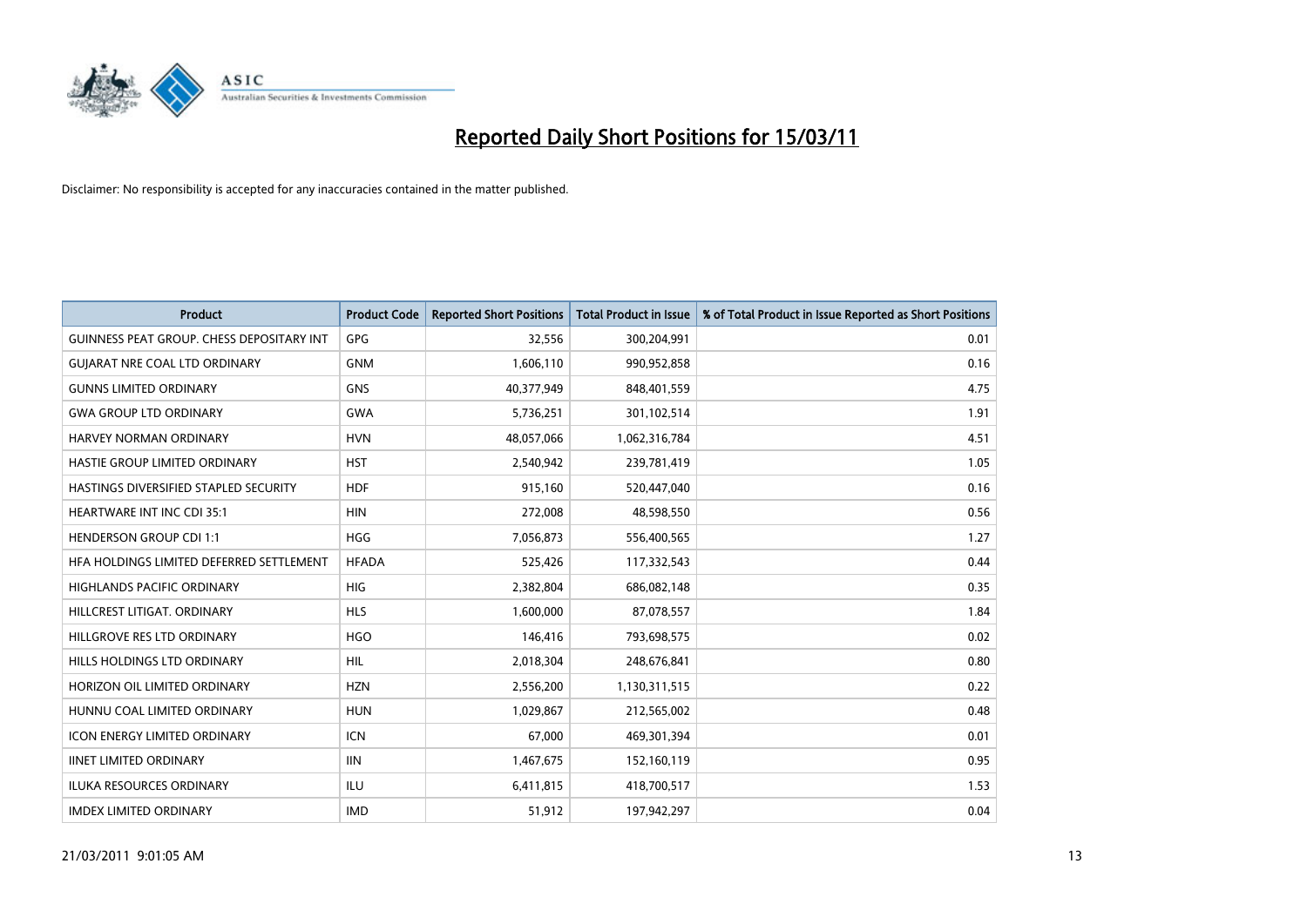

| Product                             | <b>Product Code</b> | <b>Reported Short Positions</b> | <b>Total Product in Issue</b> | % of Total Product in Issue Reported as Short Positions |
|-------------------------------------|---------------------|---------------------------------|-------------------------------|---------------------------------------------------------|
| IMF (AUSTRALIA) LTD ORDINARY        | <b>IMF</b>          | 352,372                         | 122,725,375                   | 0.28                                                    |
| IMX RESOURCES LTD ORDINARY          | <b>IXR</b>          | 20,000                          | 262,612,803                   | 0.01                                                    |
| <b>INCITEC PIVOT ORDINARY</b>       | IPL                 | 7,009,206                       | 1,628,730,107                 | 0.43                                                    |
| INDAGO RESOURCES LTD ORDINARY       | IDG                 | 8,179                           | 6,937,987                     | 0.12                                                    |
| <b>INDEPENDENCE GROUP ORDINARY</b>  | <b>IGO</b>          | 2,960,822                       | 138,777,305                   | 2.13                                                    |
| <b>INDO MINES LIMITED ORDINARY</b>  | <b>IDO</b>          | 59,009                          | 211,100,795                   | 0.03                                                    |
| <b>INDOPHIL RESOURCES ORDINARY</b>  | <b>IRN</b>          | 337,085                         | 471,445,763                   | 0.07                                                    |
| <b>INDUSTREA LIMITED ORDINARY</b>   | IDL                 | 1,269,536                       | 363,878,295                   | 0.35                                                    |
| INFIGEN ENERGY STAPLED SECURITIES   | <b>IFN</b>          | 8,210,329                       | 761,222,569                   | 1.07                                                    |
| ING INDUSTRIAL FUND UNITS           | <b>IIF</b>          | 16,181,651                      | 2,592,249,647                 | 0.63                                                    |
| ING OFFICE FUND STAPLED SECURITIES  | <b>IOF</b>          | 14,718,772                      | 2,729,071,212                 | 0.54                                                    |
| ING RE COM GROUP STAPLED SECURITIES | ILF.                | 9,075                           | 441,029,194                   | 0.00                                                    |
| <b>INSURANCE AUSTRALIA ORDINARY</b> | IAG                 | 9,677,014                       | 2,079,034,021                 | 0.44                                                    |
| <b>INTEGRA MINING LTD, ORDINARY</b> | <b>IGR</b>          | 5,828,205                       | 841,525,727                   | 0.69                                                    |
| INTER COAL HOLD LTD ORDINARY        | ICL                 | 241,734                         | 316, 342, 835                 | 0.07                                                    |
| <b>INTREPID MINES ORDINARY</b>      | <b>IAU</b>          | 1,654,084                       | 520,317,703                   | 0.31                                                    |
| <b>INVOCARE LIMITED ORDINARY</b>    | <b>IVC</b>          | 1,084,680                       | 102,421,288                   | 1.05                                                    |
| ION LIMITED ORDINARY                | <b>ION</b>          | 164,453                         | 256,365,105                   | 0.06                                                    |
| <b>IOOF HOLDINGS LTD ORDINARY</b>   | IFL.                | 1,172,047                       | 229,794,395                   | 0.50                                                    |
| IRESS MARKET TECH. ORDINARY         | <b>IRE</b>          | 2,310,869                       | 126,018,142                   | 1.82                                                    |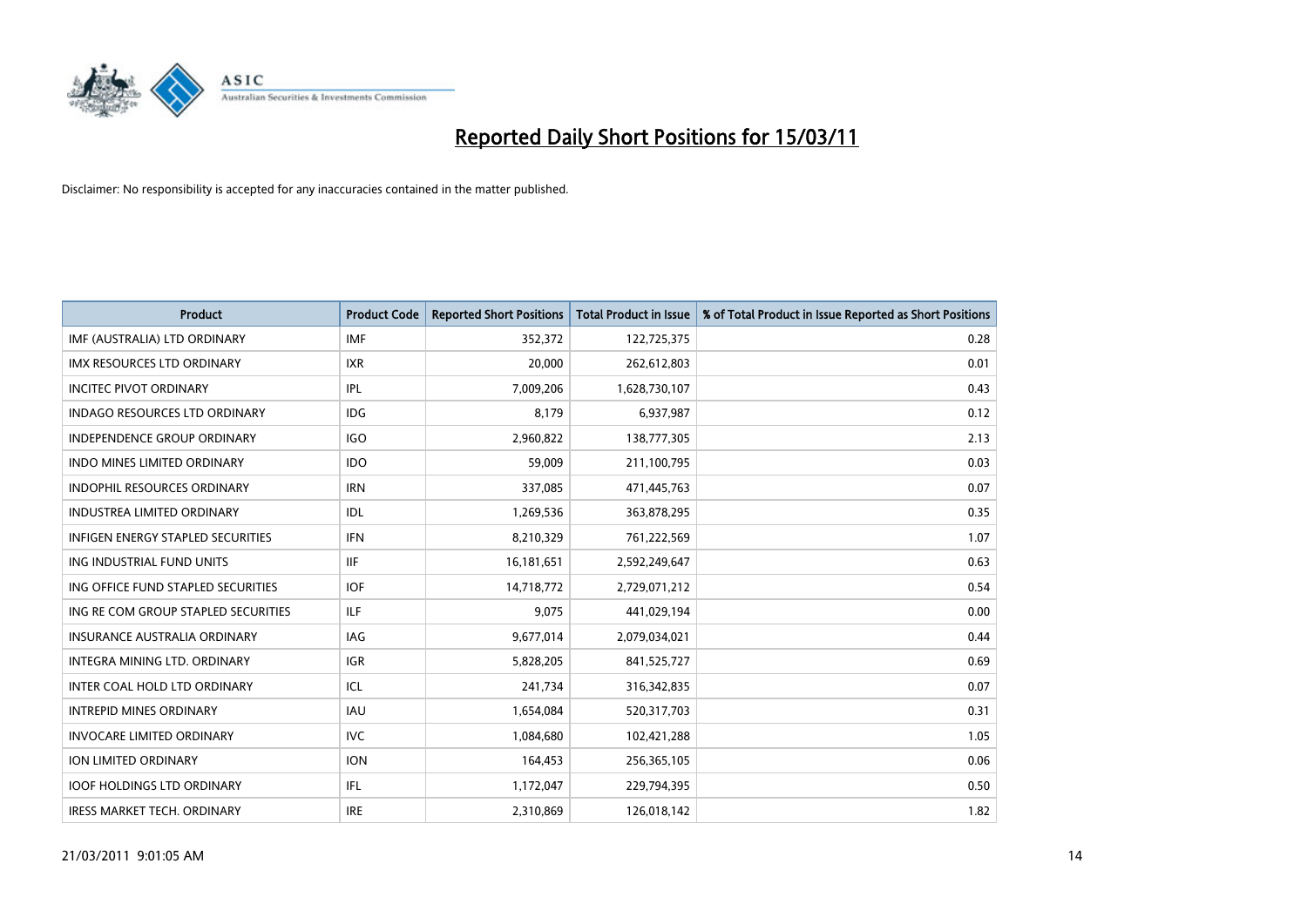

| <b>Product</b>                            | <b>Product Code</b> | <b>Reported Short Positions</b> | Total Product in Issue | % of Total Product in Issue Reported as Short Positions |
|-------------------------------------------|---------------------|---------------------------------|------------------------|---------------------------------------------------------|
| <b>IRON ORE HOLDINGS ORDINARY</b>         | <b>IOH</b>          | 58,156                          | 137,730,310            | 0.04                                                    |
| ISHARES GLOBAL 100 CDI 1:1                | <b>IOO</b>          | 75,542                          | 10,600,000             | 0.71                                                    |
| ISHARES MSCI AUS 200 ISHARES MSCI AUS 200 | IOZ                 | 6,300                           | 1,950,000              | 0.32                                                    |
| ISHARES MSCI JAPAN CDI 1:1                | IIP                 | 326,809                         | 822,000,000            | 0.04                                                    |
| ISHARES S&P 500 CDI 1:1                   | <b>IVV</b>          | 31,725                          | 116,350,000            | 0.03                                                    |
| ISHARES S&P HIGH DIV ISHARES S&P HIGH DIV | <b>IHD</b>          | 1,537                           | 1,700,000              | 0.09                                                    |
| ISHARES SMALL ORDS ISHARES SMALL ORDS     | <b>ISO</b>          | 135,816                         | 5,400,000              | 2.52                                                    |
| <b>ISOFT GROUP LIMITED ORDINARY</b>       | <b>ISF</b>          | 3,700,018                       | 1,070,595,874          | 0.33                                                    |
| IVANHOE AUSTRALIA ORDINARY                | <b>IVA</b>          | 346,929                         | 418,467,053            | 0.09                                                    |
| <b>JABIRU METALS LTD ORDINARY</b>         | IML                 | 153,242                         | 553,304,180            | 0.02                                                    |
| JAMES HARDIE INDUST CHESS DEPOSITARY INT  | <b>IHX</b>          | 15,824,419                      | 436,386,587            | 3.61                                                    |
| <b>JAMESON RESOURCES ORDINARY</b>         | <b>JAL</b>          | 1,600,000                       | 95,828,865             | 1.67                                                    |
| <b>JB HI-FI LIMITED ORDINARY</b>          | <b>IBH</b>          | 9,973,193                       | 109,340,772            | 9.15                                                    |
| <b>IUPITER MINES ORDINARY</b>             | <b>IMS</b>          | 22,953                          | 1,486,756,465          | 0.00                                                    |
| <b>KAGARA LTD ORDINARY</b>                | KZL                 | 6,505,726                       | 708,083,835            | 0.90                                                    |
| KANGAROO RES LTD ORDINARY                 | <b>KRL</b>          | 600,000                         | 1,119,430,012          | 0.05                                                    |
| KAROON GAS AUSTRALIA ORDINARY             | <b>KAR</b>          | 1,173,420                       | 220,750,769            | 0.52                                                    |
| KATHMANDU HOLD LTD ORDINARY               | <b>KMD</b>          | 676,310                         | 200,000,000            | 0.34                                                    |
| <b>KENTOR GOLD LIMITED ORDINARY</b>       | KGL                 | 250,073                         | 1,061,592,950          | 0.02                                                    |
| <b>KEYBRIDGE CAPITAL ORDINARY</b>         | <b>KBC</b>          | 5,999                           | 172,070,564            | 0.00                                                    |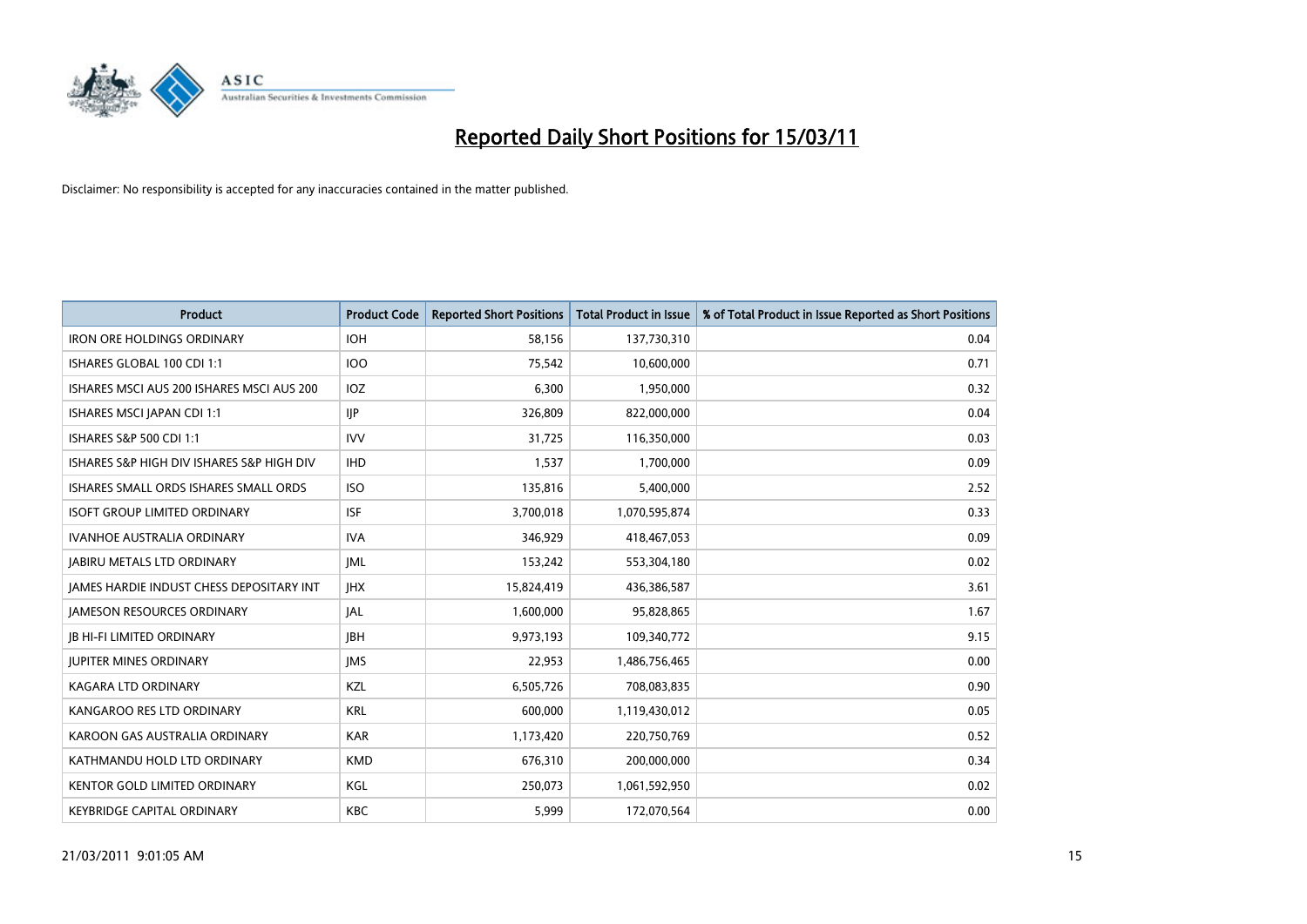

| <b>Product</b>                        | <b>Product Code</b> | <b>Reported Short Positions</b> | <b>Total Product in Issue</b> | % of Total Product in Issue Reported as Short Positions |
|---------------------------------------|---------------------|---------------------------------|-------------------------------|---------------------------------------------------------|
| KIMBERLEY METALS LTD ORDINARY         | KBL                 | 1,821                           | 161,976,319                   | 0.00                                                    |
| KINGSGATE CONSOLID. ORDINARY          | <b>KCN</b>          | 1,045,209                       | 134,973,751                   | 0.76                                                    |
| KINGSROSE MINING LTD ORDINARY         | <b>KRM</b>          | 51,011                          | 255,538,366                   | 0.02                                                    |
| LEIGHTON HOLDINGS ORDINARY            | LEI                 | 6,778,805                       | 302,579,299                   | 2.21                                                    |
| LEND LEASE GROUP UNIT/ORD STAPLED     | <b>LLC</b>          | 3,742,719                       | 565,558,754                   | 0.65                                                    |
| LINC ENERGY LTD ORDINARY              | <b>LNC</b>          | 6,567,375                       | 503,418,900                   | 1.31                                                    |
| LIQUEFIED NATURAL ORDINARY            | <b>LNG</b>          | 514,613                         | 214,099,015                   | 0.24                                                    |
| LYNAS CORPORATION ORDINARY            | <b>LYC</b>          | 46,431,491                      | 1,663,499,093                 | 2.78                                                    |
| M2 TELECOMMUNICATION ORDINARY         | <b>MTU</b>          | 21,649                          | 123,090,336                   | 0.02                                                    |
| MACARTHUR COAL ORDINARY               | <b>MCC</b>          | 5,283,352                       | 299,476,903                   | 1.77                                                    |
| <b>MACMAHON HOLDINGS ORDINARY</b>     | <b>MAH</b>          | 8,342,320                       | 733,711,705                   | 1.12                                                    |
| MACQ ATLAS ROADS GRP ORDINARY STAPLED | <b>MOA</b>          | 4,890,701                       | 452,345,907                   | 1.08                                                    |
| MACQUARIE GROUP LTD ORDINARY          | MQG                 | 3,021,534                       | 346,814,961                   | 0.86                                                    |
| MAGMA METALS LTD. ORDINARY            | <b>MMW</b>          | 500,500                         | 195,610,923                   | 0.26                                                    |
| <b>MANTRA RESOURCES ORDINARY</b>      | <b>MRU</b>          | 54,740                          | 134,465,075                   | 0.04                                                    |
| MAP GROUP STAPLED US PROHIBIT.        | <b>MAP</b>          | 5,150,291                       | 1,861,210,782                 | 0.27                                                    |
| MARYBOROUGH SUGAR ORDINARY            | <b>MSF</b>          | 43,908                          | 69,029,013                    | 0.07                                                    |
| <b>MATRIX C &amp; E LTD ORDINARY</b>  | <b>MCE</b>          | 140,208                         | 72,964,098                    | 0.19                                                    |
| MCMILLAN SHAKESPEARE ORDINARY         | <b>MMS</b>          | 52,322                          | 68,022,560                    | 0.07                                                    |
| <b>MCPHERSON'S LTD ORDINARY</b>       | <b>MCP</b>          | 218,747                         | 71,651,758                    | 0.30                                                    |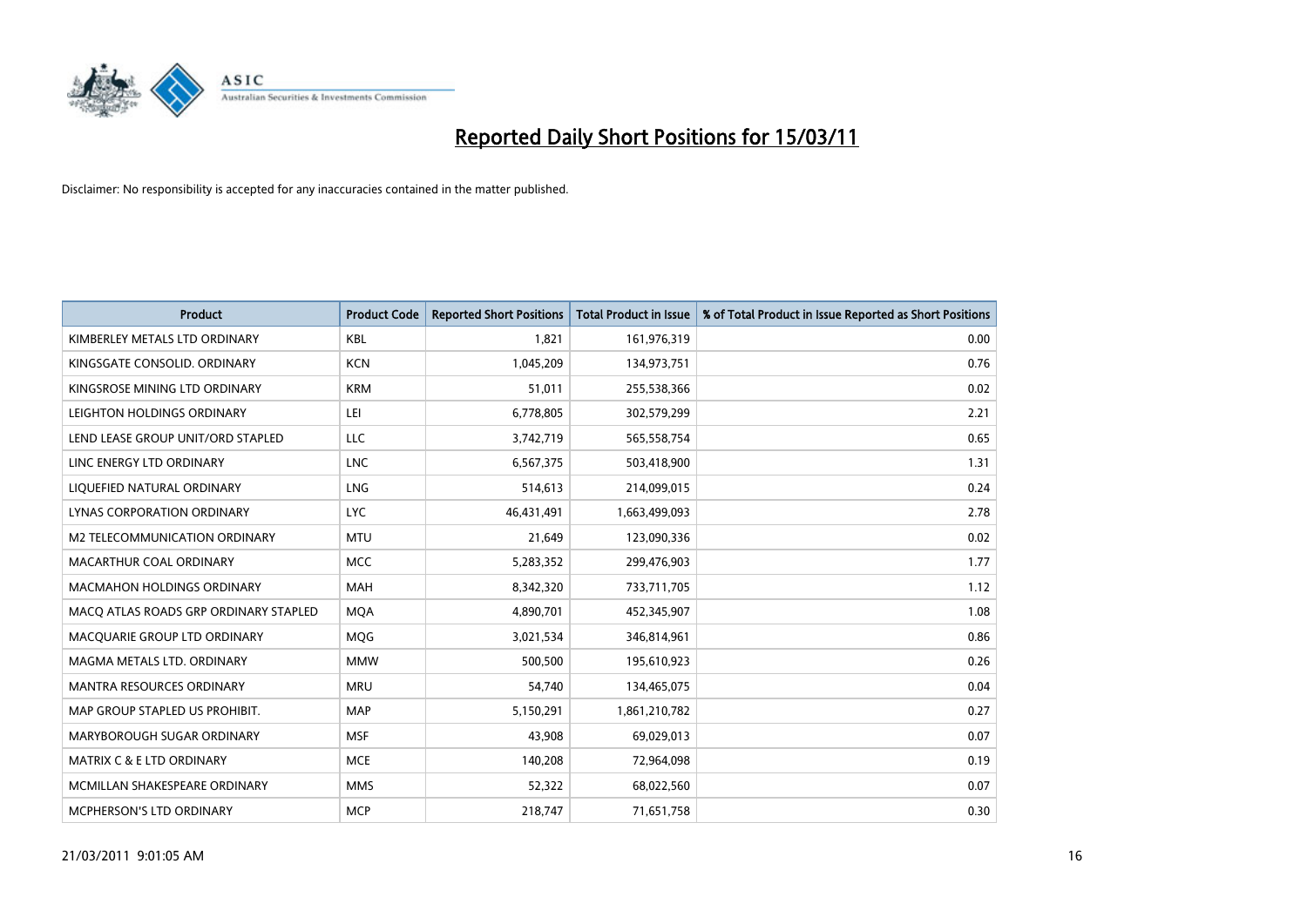

| <b>Product</b>                    | <b>Product Code</b> | <b>Reported Short Positions</b> | <b>Total Product in Issue</b> | % of Total Product in Issue Reported as Short Positions |
|-----------------------------------|---------------------|---------------------------------|-------------------------------|---------------------------------------------------------|
| MEDUSA MINING LTD ORDINARY        | <b>MML</b>          | 1,079,124                       | 188,233,911                   | 0.56                                                    |
| MELBOURNE IT LIMITED ORDINARY     | <b>MLB</b>          | 152,757                         | 80,043,955                    | 0.19                                                    |
| MEO AUSTRALIA LTD ORDINARY        | <b>MEO</b>          | 4,363,534                       | 539,913,260                   | 0.80                                                    |
| MERMAID MARINE ORDINARY           | <b>MRM</b>          | 1,356,137                       | 213,763,662                   | 0.61                                                    |
| MESOBLAST LIMITED ORDINARY        | <b>MSB</b>          | 563,930                         | 277,937,562                   | 0.20                                                    |
| METALS X LIMITED ORDINARY         | <b>MLX</b>          | 3,158,540                       | 1,365,661,782                 | 0.24                                                    |
| METCASH LIMITED ORDINARY          | <b>MTS</b>          | 22,601,082                      | 768,814,015                   | 2.93                                                    |
| METGASCO LIMITED ORDINARY         | <b>MEL</b>          | 235,435                         | 252,460,972                   | 0.09                                                    |
| METMINCO LIMITED ORDINARY         | <b>MNC</b>          | 13,907                          | 1,231,107,839                 | 0.00                                                    |
| MICLYN EXP OFFSHR ORDINARY        | <b>MIO</b>          | 169,371                         | 274,618,684                   | 0.06                                                    |
| MINARA RESOURCES ORDINARY         | <b>MRE</b>          | 8,459,554                       | 1,169,424,487                 | 0.71                                                    |
| MINCOR RESOURCES NL ORDINARY      | <b>MCR</b>          | 1,026,455                       | 200,608,804                   | 0.51                                                    |
| MINERAL DEPOSITS ORDINARY         | <b>MDL</b>          | 252,995                         | 60,768,582                    | 0.42                                                    |
| MINERAL RESOURCES, ORDINARY       | <b>MIN</b>          | 581,151                         | 168,922,735                   | 0.34                                                    |
| MIRABELA NICKEL LTD ORDINARY      | <b>MBN</b>          | 11,259,973                      | 491,561,237                   | 2.28                                                    |
| MIRVAC GROUP STAPLED SECURITIES   | <b>MGR</b>          | 16,091,682                      | 3,415,819,357                 | 0.46                                                    |
| MOLOPO ENERGY LTD ORDINARY        | <b>MPO</b>          | 1,118,353                       | 250,972,584                   | 0.46                                                    |
| MONADELPHOUS GROUP ORDINARY       | <b>MND</b>          | 843,515                         | 87,576,827                    | 0.96                                                    |
| <b>MOUNT GIBSON IRON ORDINARY</b> | <b>MGX</b>          | 6,309,230                       | 1,082,570,693                 | 0.58                                                    |
| MULTIPLEX SITES SITES             | <b>MXUPA</b>        | 39                              | 4,500,000                     | 0.00                                                    |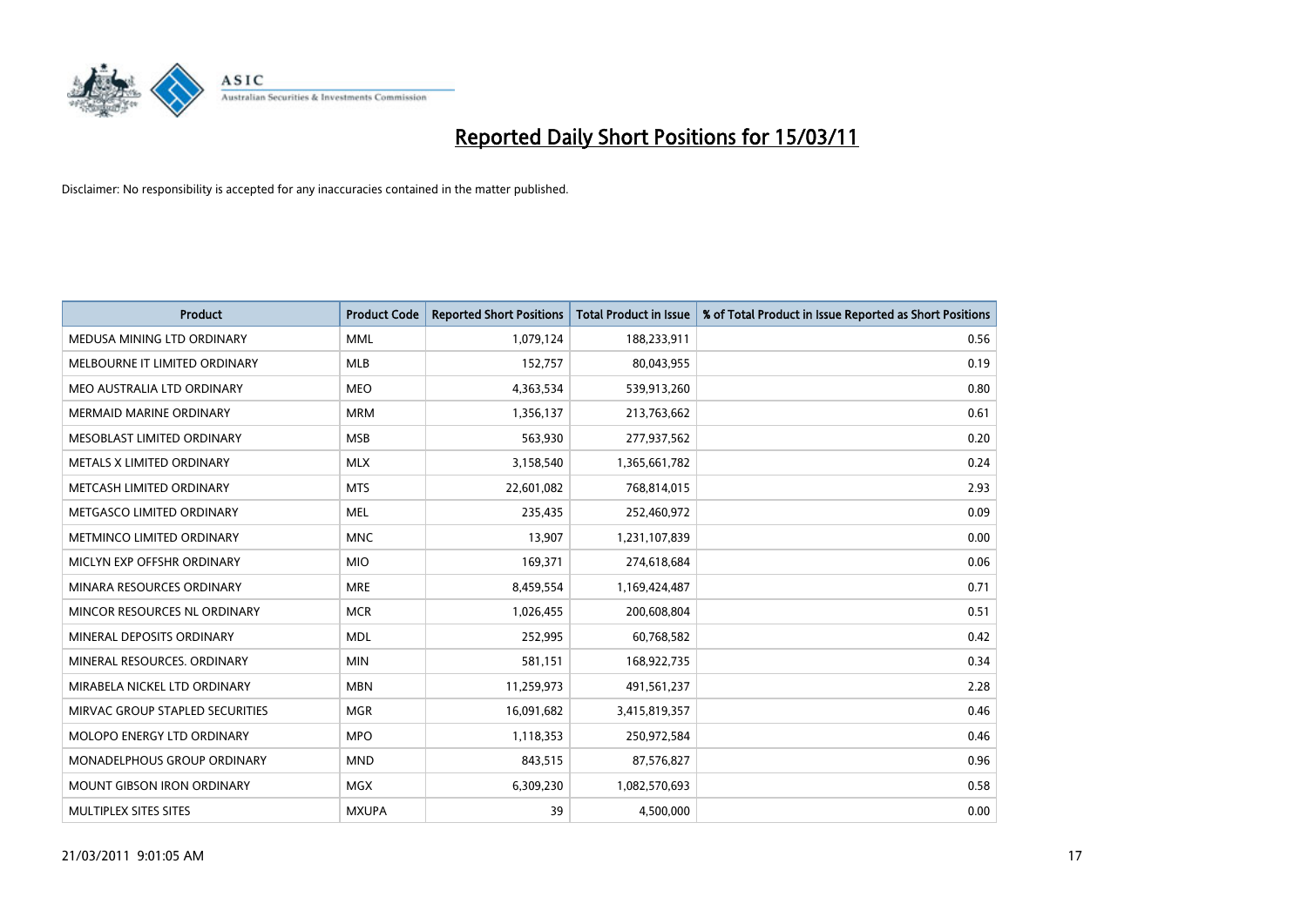

| Product                                 | <b>Product Code</b> | <b>Reported Short Positions</b> | <b>Total Product in Issue</b> | % of Total Product in Issue Reported as Short Positions |
|-----------------------------------------|---------------------|---------------------------------|-------------------------------|---------------------------------------------------------|
| MURCHISON METALS LTD ORDINARY           | <b>MMX</b>          | 11,119,684                      | 435,884,268                   | 2.56                                                    |
| <b>MYER HOLDINGS LTD ORDINARY</b>       | <b>MYR</b>          | 10,991,602                      | 582,297,884                   | 1.90                                                    |
| <b>MYSTATE LIMITED ORDINARY</b>         | <b>MYS</b>          | 1,400                           | 67,439,158                    | 0.00                                                    |
| NAMOI COTTON CO-OP CO-OPERATIVE CAP.UNT | <b>NAM</b>          | 205,227                         | 96,978,836                    | 0.21                                                    |
| NANOSONICS LIMITED ORDINARY             | <b>NAN</b>          | 42,813                          | 227,071,282                   | 0.02                                                    |
| NATIONAL AUST. BANK ORDINARY            | <b>NAB</b>          | 10,361,987                      | 2,169,641,214                 | 0.46                                                    |
| NATURAL FUEL LIMITED ORDINARY           | <b>NFL</b>          |                                 | 721,912                       | 0.00                                                    |
| NAVIGATOR RESOURCES ORDINARY            | <b>NAV</b>          | 35,242                          | 465,490,350                   | 0.01                                                    |
| NAVITAS LIMITED ORDINARY                | <b>NVT</b>          | 2,631,615                       | 369,358,564                   | 0.71                                                    |
| NEPTUNE MARINE ORDINARY                 | <b>NMS</b>          | 3,079,948                       | 1,647,675,158                 | 0.18                                                    |
| NEW HOPE CORPORATION ORDINARY           | <b>NHC</b>          | 1,926,320                       | 830,230,549                   | 0.22                                                    |
| NEWCREST MINING ORDINARY                | <b>NCM</b>          | 2,958,001                       | 765,173,287                   | 0.37                                                    |
| NEWS CORP A NON-VOTING CDI              | <b>NWSLV</b>        | 358,174                         | 1,829,365,463                 | 0.01                                                    |
| NEWS CORP B VOTING CDI                  | <b>NWS</b>          | 6,688,178                       | 798,520,953                   | 0.84                                                    |
| NEXBIS LIMITED ORDINARY                 | <b>NBS</b>          | 63,733                          | 798,356,704                   | 0.01                                                    |
| NEXUS ENERGY LIMITED ORDINARY           | <b>NXS</b>          | 21,950,188                      | 1,020,257,304                 | 2.16                                                    |
| NIB HOLDINGS LIMITED ORDINARY           | <b>NHF</b>          | 4,911                           | 466,765,752                   | 0.00                                                    |
| NICK SCALI LIMITED ORDINARY             | <b>NCK</b>          | 35,846                          | 81,000,000                    | 0.04                                                    |
| NIDO PETROLEUM ORDINARY                 | <b>NDO</b>          | 63,244                          | 1,373,822,119                 | 0.00                                                    |
| NKWE PLATINUM 10C US COMMON             | <b>NKP</b>          | 143,173                         | 559,651,184                   | 0.03                                                    |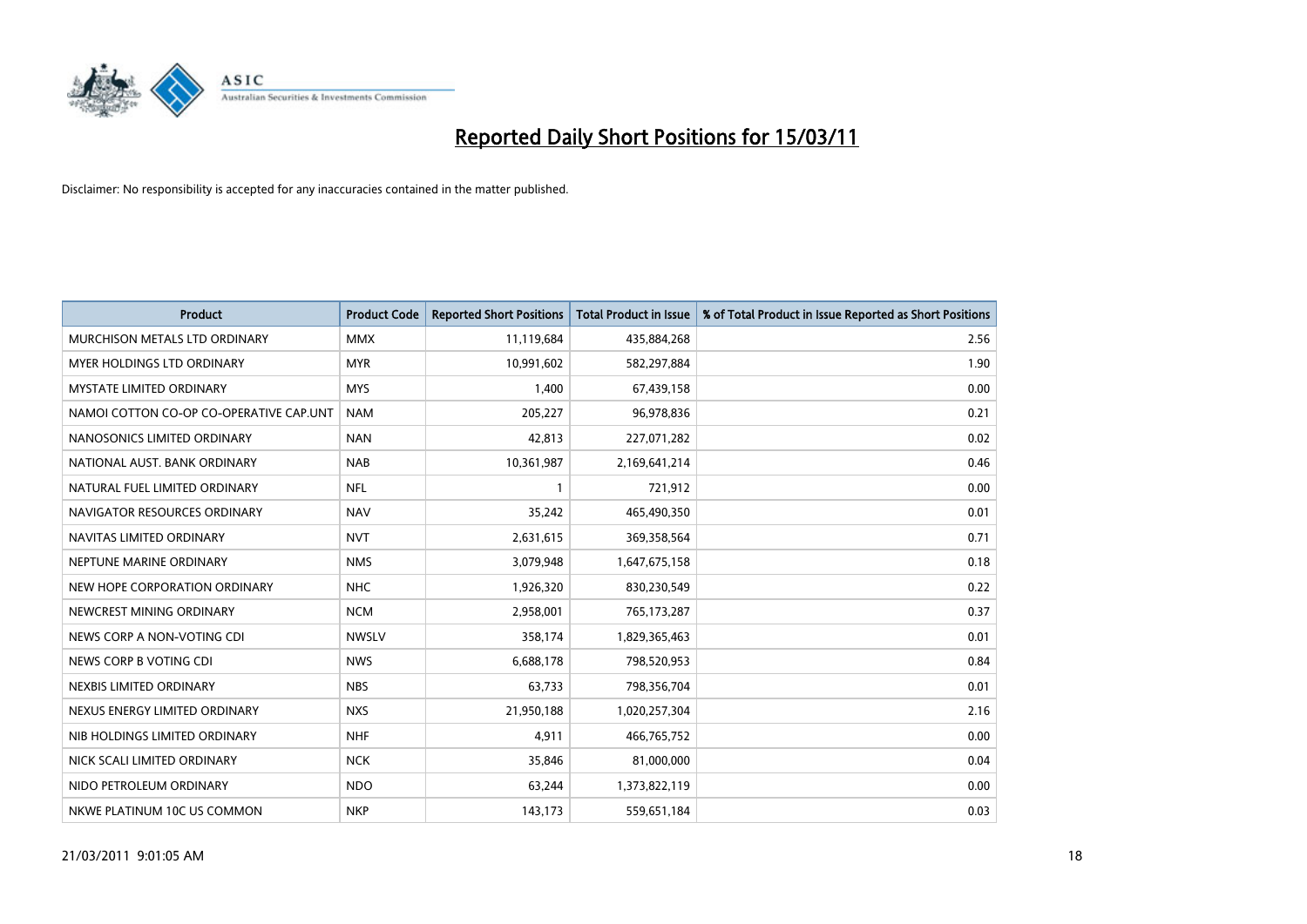

| <b>Product</b>                        | <b>Product Code</b> | <b>Reported Short Positions</b> | Total Product in Issue | % of Total Product in Issue Reported as Short Positions |
|---------------------------------------|---------------------|---------------------------------|------------------------|---------------------------------------------------------|
| NOBLE MINERAL RES ORDINARY            | <b>NMG</b>          | 261,515                         | 380,883,586            | 0.07                                                    |
| NORTHERN CREST ORDINARY               | <b>NOC</b>          | 24.345                          | 116,074,781            | 0.02                                                    |
| NORTHERN IRON LTD ORDINARY            | <b>NFE</b>          | 1,345,692                       | 336,084,863            | 0.40                                                    |
| NORTHERN MIN LTD ORDINARY             | <b>NTU</b>          | 97,075                          | 164,545,022            | 0.06                                                    |
| NORTON GOLD FIELDS ORDINARY           | <b>NGF</b>          | 3,000                           | 684,830,265            | 0.00                                                    |
| NOVARISE RENEW RES ORDINARY           | <b>NOE</b>          | 30,000                          | 399,254,908            | 0.01                                                    |
| NRW HOLDINGS LIMITED ORDINARY         | <b>NWH</b>          | 818,776                         | 251,223,000            | 0.33                                                    |
| NSL CONSOLIDATED LTD ORDINARY         | <b>NSL</b>          | 101,269                         | 270,661,373            | 0.03                                                    |
| NUCOAL RESOURCES NL ORDINARY          | <b>NCR</b>          | 1,943,279                       | 434,612,580            | 0.45                                                    |
| NUFARM LIMITED ORDINARY               | <b>NUF</b>          | 5,593,462                       | 261,833,005            | 2.13                                                    |
| NUPLEX INDUSTRIES ORDINARY            | <b>NPX</b>          | 113,606                         | 195,060,783            | 0.06                                                    |
| NYOTA MINERALS LTD ORDINARY           | <b>NYO</b>          | 1,888,400                       | 477,948,263            | 0.40                                                    |
| OAKTON LIMITED ORDINARY               | <b>OKN</b>          | 700,780                         | 93,800,235             | 0.75                                                    |
| OCEANAGOLD CORP. CHESS DEPOSITARY INT | OGC                 | 799.137                         | 262,062,610            | 0.31                                                    |
| OCEANIA CAPITAL LTD ORDINARY          | <b>OCP</b>          | 2,500                           | 91,921,295             | 0.00                                                    |
| OIL SEARCH LTD ORDINARY               | <b>OSH</b>          | 6,122,612                       | 1,312,888,303          | 0.46                                                    |
| <b>OILEX LTD ORDINARY</b>             | <b>OEX</b>          | 17,213                          | 253,274,885            | 0.01                                                    |
| OM HOLDINGS LIMITED ORDINARY          | OMH                 | 5,972,049                       | 503,085,150            | 1.18                                                    |
| <b>ONESTEEL LIMITED ORDINARY</b>      | OST                 | 12,015,136                      | 1,334,723,421          | 0.89                                                    |
| ORICA LIMITED ORDINARY                | ORI                 | 1.444.533                       | 363,223,767            | 0.39                                                    |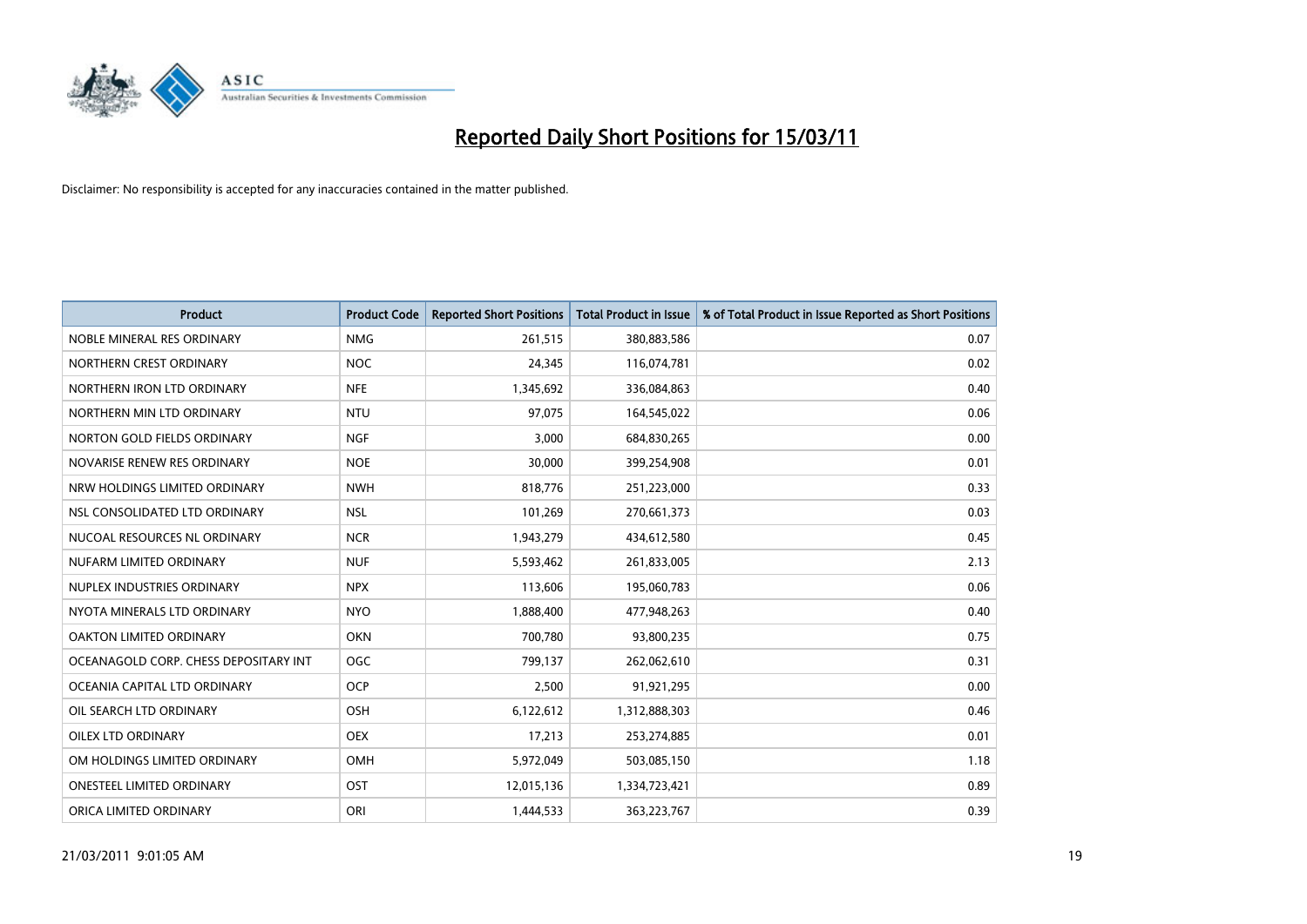

| Product                        | <b>Product Code</b> | <b>Reported Short Positions</b> | <b>Total Product in Issue</b> | % of Total Product in Issue Reported as Short Positions |
|--------------------------------|---------------------|---------------------------------|-------------------------------|---------------------------------------------------------|
| ORIGIN ENERGY ORDINARY         | <b>ORG</b>          | 3,829,102                       | 885,197,012                   | 0.43                                                    |
| OROCOBRE LIMITED ORDINARY      | <b>ORE</b>          | 562,019                         | 102,813,894                   | 0.54                                                    |
| OROTONGROUP LIMITED ORDINARY   | <b>ORL</b>          | 6,064                           | 40,880,902                    | 0.01                                                    |
| OTTO ENERGY LIMITED ORDINARY   | <b>OEL</b>          | 115,948                         | 1,134,540,071                 | 0.01                                                    |
| OZ MINERALS ORDINARY           | OZL                 | 29,386,719                      | 3,238,546,504                 | 0.89                                                    |
| <b>PACIFIC BRANDS ORDINARY</b> | <b>PBG</b>          | 12,786,995                      | 931,386,248                   | 1.37                                                    |
| PALADIN ENERGY LTD ORDINARY    | <b>PDN</b>          | 18,370,148                      | 777,475,983                   | 2.35                                                    |
| PANAUST LIMITED ORDINARY       | <b>PNA</b>          | 16,709,175                      | 2,964,355,326                 | 0.52                                                    |
| PANORAMIC RESOURCES ORDINARY   | PAN                 | 1,529,233                       | 207,050,710                   | 0.73                                                    |
| PAPERLINX LIMITED ORDINARY     | <b>PPX</b>          | 31,941,055                      | 603,580,761                   | 5.29                                                    |
| PAPILLON RES LTD ORDINARY      | PIR                 | 671,415                         | 188,979,868                   | 0.35                                                    |
| PATTIES FOODS LTD ORDINARY     | PFL                 |                                 | 138,908,853                   | 0.00                                                    |
| PEET LIMITED ORDINARY          | <b>PPC</b>          | 130,495                         | 302,965,804                   | 0.05                                                    |
| PENINSULA ENERGY LTD ORDINARY  | <b>PEN</b>          | 1,983,149                       | 2,085,852,039                 | 0.10                                                    |
| PERILYA LIMITED ORDINARY       | PEM                 | 1,378,016                       | 526,075,563                   | 0.26                                                    |
| PERPETUAL LIMITED ORDINARY     | PPT                 | 2,575,790                       | 44,435,458                    | 5.77                                                    |
| PERSEUS MINING LTD ORDINARY    | PRU                 | 3,566,087                       | 423,202,088                   | 0.84                                                    |
| PETSEC ENERGY ORDINARY         | PSA                 | 223,332                         | 231,283,622                   | 0.10                                                    |
| PHARMAXIS LTD ORDINARY         | <b>PXS</b>          | 1,201,751                       | 228,127,809                   | 0.51                                                    |
| PHOTON GROUP LTD ORDINARY      | PGA                 | 250,510                         | 1,540,543,357                 | 0.02                                                    |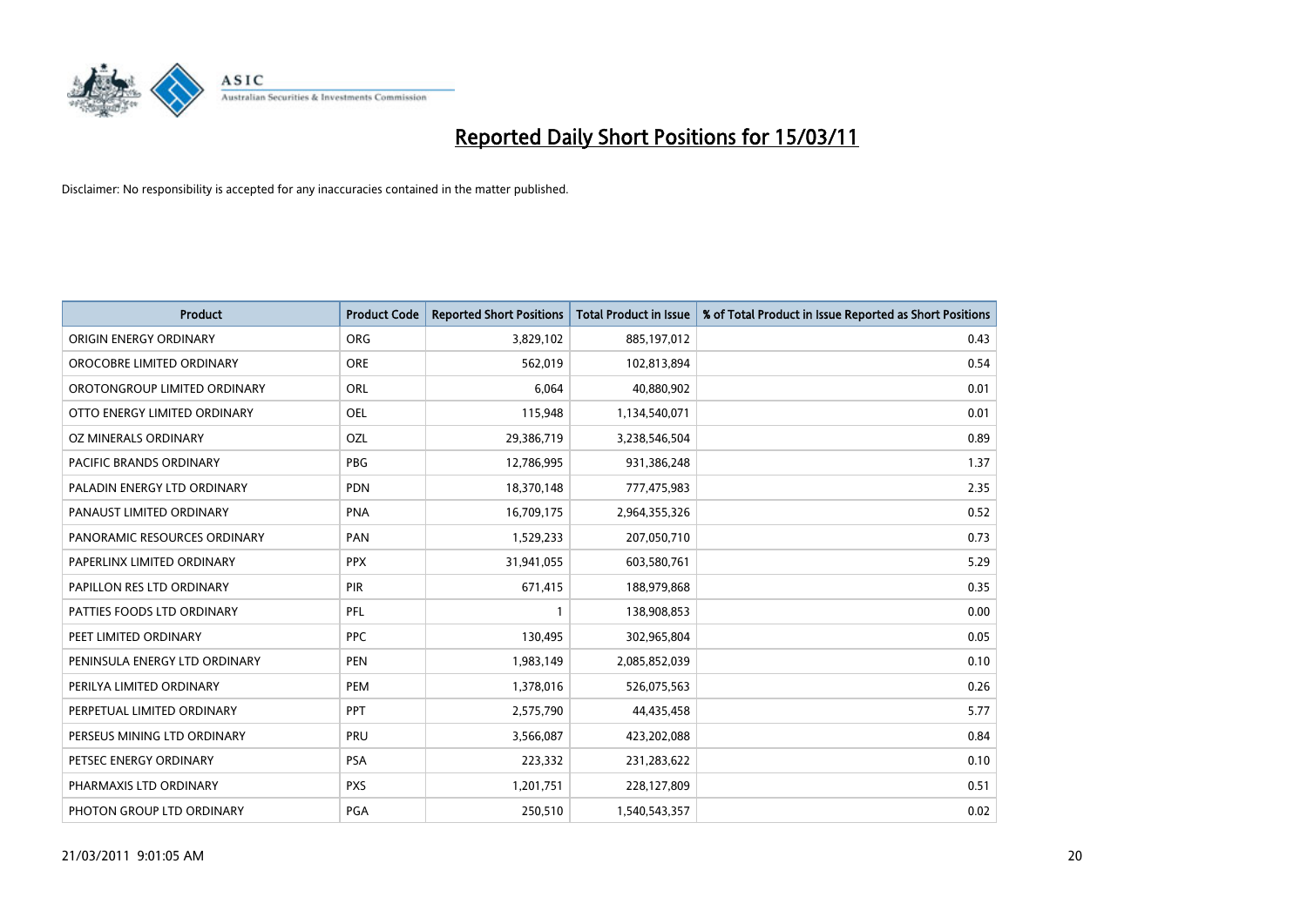

| Product                              | <b>Product Code</b> | <b>Reported Short Positions</b> | <b>Total Product in Issue</b> | % of Total Product in Issue Reported as Short Positions |
|--------------------------------------|---------------------|---------------------------------|-------------------------------|---------------------------------------------------------|
| PIKE RIVER COAL ORDINARY             | <b>PRC</b>          | 257,595                         | 405,513,933                   | 0.06                                                    |
| PLATINUM ASSET ORDINARY              | <b>PTM</b>          | 7,308,226                       | 561,347,878                   | 1.31                                                    |
| PLATINUM AUSTRALIA ORDINARY          | <b>PLA</b>          | 5,649,649                       | 392,430,039                   | 1.46                                                    |
| PLATINUM CAPITAL LTD ORDINARY        | <b>PMC</b>          |                                 | 164,959,410                   | 0.00                                                    |
| PLUTON RESOURCES ORDINARY            | <b>PLV</b>          | 18,470                          | 181,457,362                   | 0.01                                                    |
| PMP LIMITED ORDINARY                 | PMP                 | 2,000,868                       | 335,338,483                   | 0.58                                                    |
| PORT BOUVARD LIMITED ORDINARY        | PBD                 | 6,754                           | 593,868,295                   | 0.00                                                    |
| PREMIER INVESTMENTS ORDINARY         | <b>PMV</b>          | 256,953                         | 155,030,045                   | 0.18                                                    |
| PRIMARY HEALTH CARE ORDINARY         | <b>PRY</b>          | 14,943,124                      | 496,103,188                   | 3.01                                                    |
| PRIME INFR GROUP. STAPLED SECURITIES | PIH                 | 308,735                         | 351,776,795                   | 0.09                                                    |
| PRIME MEDIA GRP LTD ORDINARY         | <b>PRT</b>          | 17,125                          | 366,330,303                   | 0.00                                                    |
| PROGEN PHARMACEUTIC ORDINARY         | PGL                 | 151,596                         | 24,709,097                    | 0.61                                                    |
| PROGRAMMED ORDINARY                  | <b>PRG</b>          | 429,882                         | 118,169,908                   | 0.37                                                    |
| <b>PSIVIDA CORP CDI 1:1</b>          | <b>PVA</b>          | 6,878                           | 8,979,205                     | 0.08                                                    |
| <b>QANTAS AIRWAYS ORDINARY</b>       | QAN                 | 32,641,539                      | 2,265,123,620                 | 1.45                                                    |
| OBE INSURANCE GROUP ORDINARY         | <b>OBE</b>          | 27,907,263                      | 1,051,756,499                 | 2.65                                                    |
| OR NATIONAL LIMITED ORDINARY         | <b>ORN</b>          | 19,264,519                      | 2,440,000,000                 | 0.78                                                    |
| <b>QUBE LOGISTICS ORDINARY UNITS</b> | <b>QUB</b>          | 18,258                          | 554,148,233                   | 0.00                                                    |
| QUICKSTEP HOLDINGS ORDINARY          | OHL                 | 947                             | 253,562,870                   | 0.00                                                    |
| RAMELIUS RESOURCES ORDINARY          | <b>RMS</b>          | 171,221                         | 291,208,795                   | 0.06                                                    |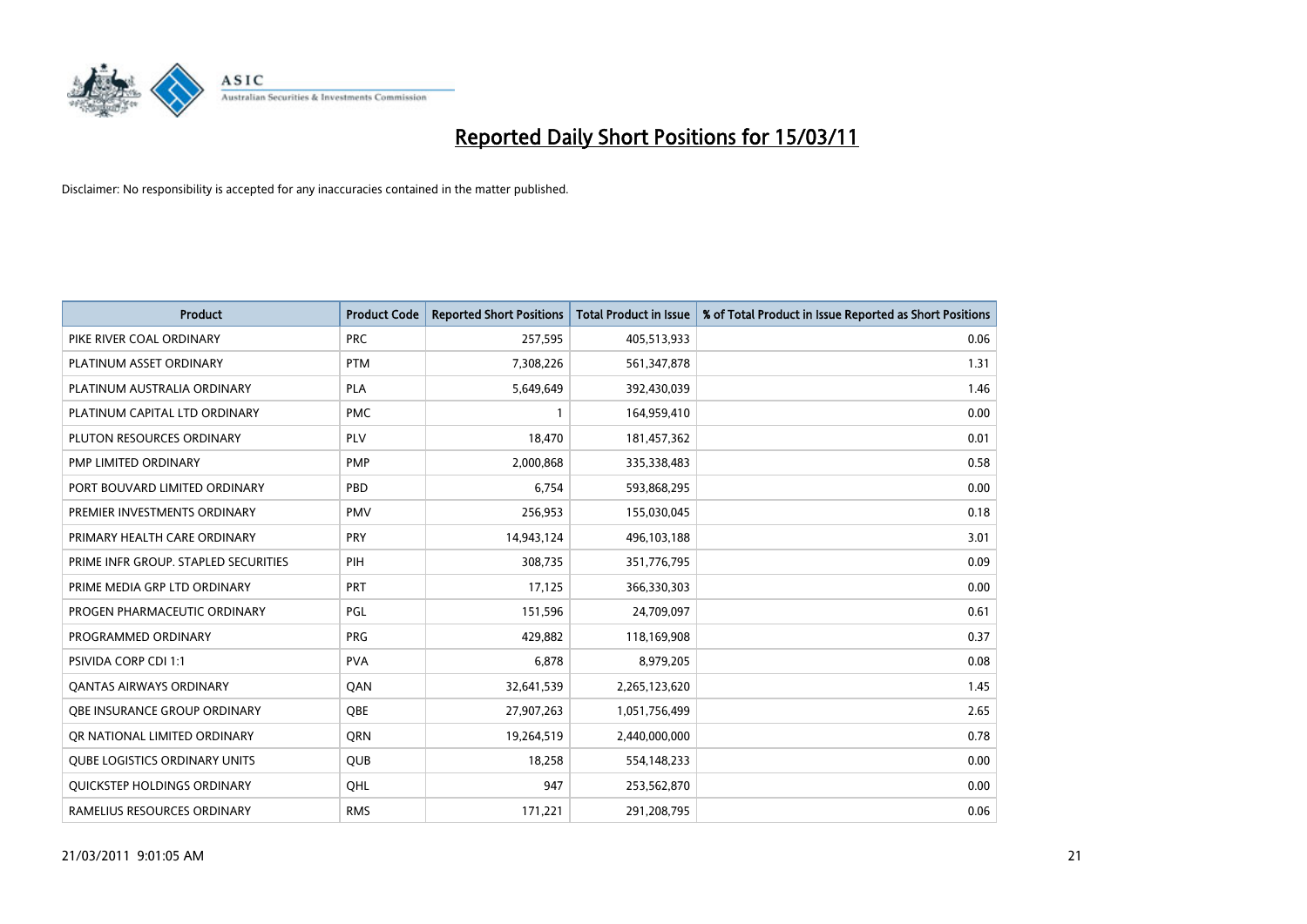

| <b>Product</b>                      | <b>Product Code</b> | <b>Reported Short Positions</b> | Total Product in Issue | % of Total Product in Issue Reported as Short Positions |
|-------------------------------------|---------------------|---------------------------------|------------------------|---------------------------------------------------------|
| RAMSAY HEALTH CARE ORDINARY         | <b>RHC</b>          | 1,489,077                       | 202,081,252            | 0.73                                                    |
| <b>RCR TOMLINSON ORDINARY</b>       | <b>RCR</b>          | 75,440                          | 131,892,672            | 0.06                                                    |
| <b>REA GROUP ORDINARY</b>           | <b>REA</b>          | 11,417                          | 129,691,280            | 0.00                                                    |
| RECKON LIMITED ORDINARY             | <b>RKN</b>          | $\overline{2}$                  | 133,384,060            | 0.00                                                    |
| <b>RED 5 LIMITED ORDINARY</b>       | <b>RED</b>          | 58,038                          | 1,283,597,526          | 0.00                                                    |
| <b>RED FORK ENERGY ORDINARY</b>     | <b>RFE</b>          | 7,792                           | 139,535,000            | 0.01                                                    |
| REDFLEX HOLDINGS ORDINARY           | <b>RDF</b>          | 5,100                           | 110,345,599            | 0.00                                                    |
| REED RESOURCES LTD ORDINARY         | <b>RDR</b>          | 397,582                         | 220,771,768            | 0.18                                                    |
| REGIS RESOURCES ORDINARY            | <b>RRL</b>          | 2,806,107                       | 430,750,415            | 0.65                                                    |
| RESMED INC CDI 10:1                 | <b>RMD</b>          | 9,250,662                       | 1,534,676,730          | 0.60                                                    |
| <b>RESOLUTE MINING ORDINARY</b>     | <b>RSG</b>          | 5,075,200                       | 467,211,233            | 1.09                                                    |
| RESOURCE AND INVEST. ORDINARY       | <b>RNI</b>          | 28,213                          | 119,979,308            | 0.02                                                    |
| <b>RESOURCE GENERATION ORDINARY</b> | <b>RES</b>          | 611,352                         | 244,400,530            | 0.25                                                    |
| RETAIL FOOD GROUP ORDINARY          | <b>RFG</b>          | 867                             | 107,301,926            | 0.00                                                    |
| REVERSE CORP LIMITED ORDINARY       | <b>REF</b>          | 25,141                          | 92,382,175             | 0.03                                                    |
| REX MINERALS LIMITED ORDINARY       | <b>RXM</b>          | 75,025                          | 150,317,460            | 0.05                                                    |
| <b>RHG LIMITED ORDINARY</b>         | <b>RHG</b>          | 93,146                          | 318,745,978            | 0.02                                                    |
| RIDLEY CORPORATION ORDINARY         | <b>RIC</b>          | 846,143                         | 307,817,071            | 0.28                                                    |
| RIO TINTO LIMITED ORDINARY          | <b>RIO</b>          | 14,668,663                      | 435,758,720            | 3.37                                                    |
| RIVERCITY MOTORWAY STAPLED          | <b>RCY</b>          | 132,000                         | 957,010,115            | 0.01                                                    |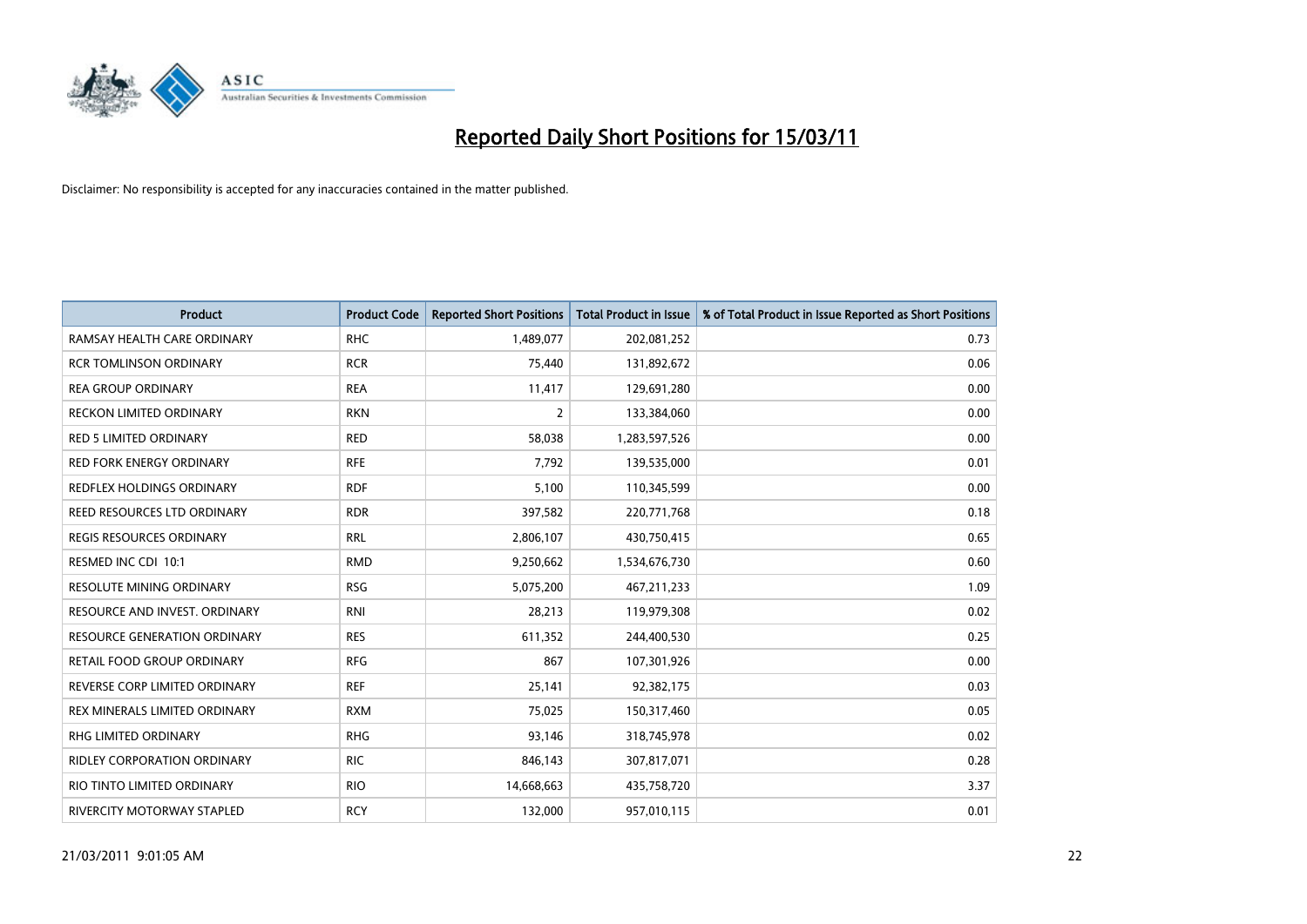

| Product                       | <b>Product Code</b> | <b>Reported Short Positions</b> | <b>Total Product in Issue</b> | % of Total Product in Issue Reported as Short Positions |
|-------------------------------|---------------------|---------------------------------|-------------------------------|---------------------------------------------------------|
| RIVERSDALE MINING ORDINARY    | <b>RIV</b>          | 3,398,622                       | 236,696,188                   | 1.43                                                    |
| ROBUST RESOURCES ORDINARY     | <b>ROL</b>          | 25,786                          | 84,944,097                    | 0.03                                                    |
| ROC OIL COMPANY ORDINARY      | <b>ROC</b>          | 9,499,717                       | 713,154,560                   | 1.33                                                    |
| RP DATA LTD ORDINARY          | <b>RPX</b>          | 18,383                          | 149,246,421                   | 0.01                                                    |
| SAI GLOBAL LIMITED ORDINARY   | SAI                 | 367,676                         | 198,083,847                   | 0.17                                                    |
| SALMAT LIMITED ORDINARY       | <b>SLM</b>          | 343,224                         | 159,749,049                   | 0.22                                                    |
| SAMSON OIL & GAS LTD ORDINARY | SSN                 | 1,221,380                       | 1,698,450,110                 | 0.07                                                    |
| SANDFIRE RESOURCES ORDINARY   | <b>SFR</b>          | 496,652                         | 148,309,969                   | 0.32                                                    |
| <b>SANTOS LTD ORDINARY</b>    | <b>STO</b>          | 6,361,351                       | 874,246,838                   | 0.73                                                    |
| SARACEN MINERAL ORDINARY      | <b>SAR</b>          | 421,590                         | 492,151,415                   | 0.08                                                    |
| SEDGMAN LIMITED ORDINARY      | <b>SDM</b>          | 984,994                         | 207,997,898                   | 0.46                                                    |
| SEEK LIMITED ORDINARY         | <b>SEK</b>          | 6,156,484                       | 336,584,488                   | 1.84                                                    |
| SENETAS CORPORATION ORDINARY  | <b>SEN</b>          | 756,999                         | 463,105,195                   | 0.16                                                    |
| SENEX ENERGY LIMITED ORDINARY | SXY                 | 792,011                         | 673,340,759                   | 0.12                                                    |
| SERVCORP LIMITED ORDINARY     | SRV                 | 233,514                         | 98,440,807                    | 0.24                                                    |
| SERVICE STREAM ORDINARY       | <b>SSM</b>          | 490,542                         | 283,418,867                   | 0.17                                                    |
| SEVEN GROUP HOLDINGS ORDINARY | <b>SVW</b>          | 229,509                         | 305,410,281                   | 0.07                                                    |
| SIGMA PHARMACEUTICAL ORDINARY | <b>SIP</b>          | 30,367,980                      | 1,178,626,572                 | 2.57                                                    |
| SIGNATURE METALS LTD ORDINARY | <b>SBL</b>          | 2,400,000                       | 1,859,133,724                 | 0.13                                                    |
| <b>SILEX SYSTEMS ORDINARY</b> | <b>SLX</b>          | 364,482                         | 170,128,997                   | 0.22                                                    |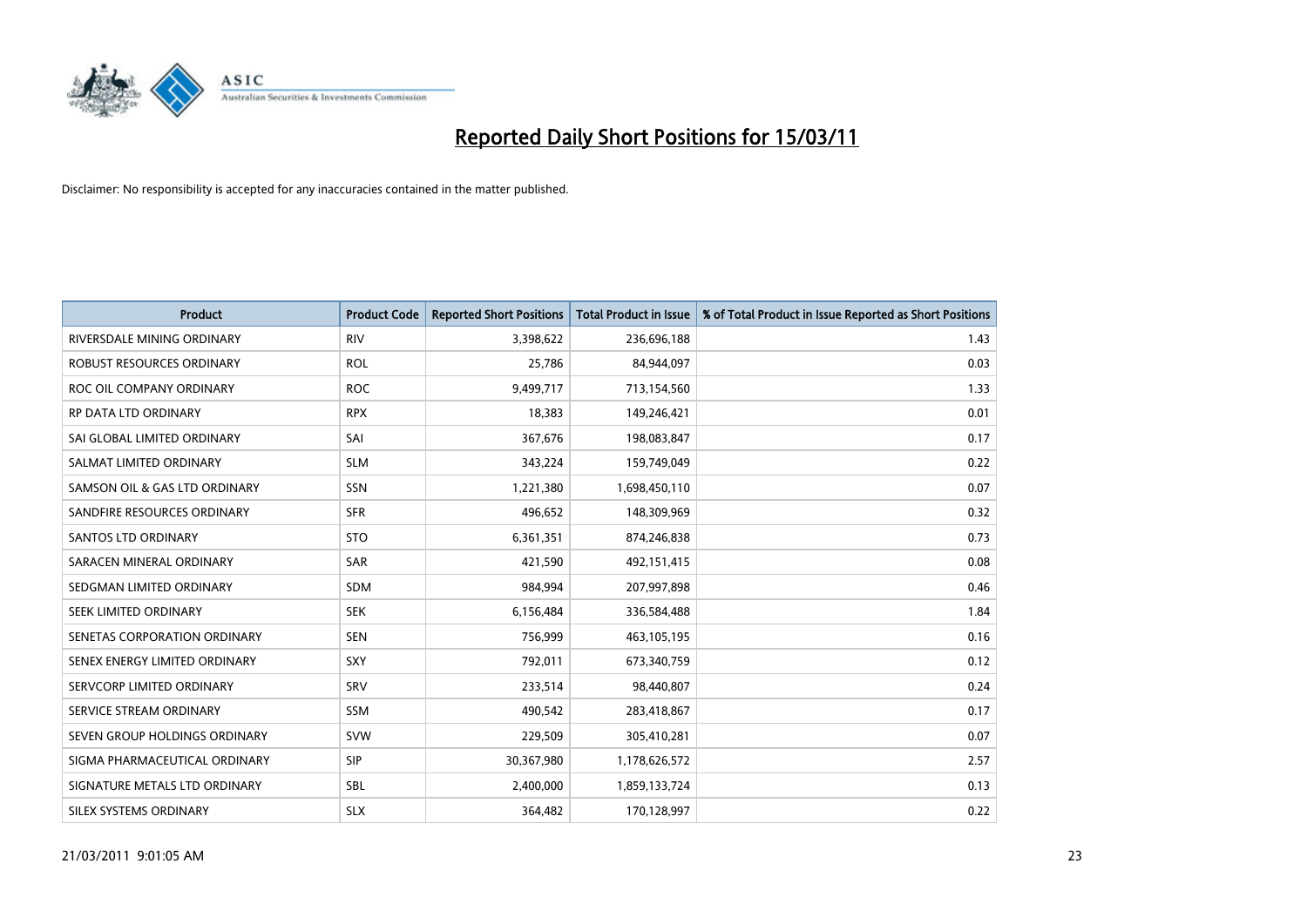

| <b>Product</b>                           | <b>Product Code</b> | <b>Reported Short Positions</b> | <b>Total Product in Issue</b> | % of Total Product in Issue Reported as Short Positions |
|------------------------------------------|---------------------|---------------------------------|-------------------------------|---------------------------------------------------------|
| SILVER LAKE RESOURCE ORDINARY            | <b>SLR</b>          | 290,003                         | 178,882,838                   | 0.17                                                    |
| SIMS METAL MGMT LTD ORDINARY             | SGM                 | 3,323,122                       | 204,927,017                   | 1.63                                                    |
| SINGAPORE TELECOMM. CHESS DEPOSITARY INT | SGT                 | 7,229,518                       | 310,378,692                   | 2.31                                                    |
| SKILLED GROUP LTD ORDINARY               | <b>SKE</b>          | 520,562                         | 224,511,171                   | 0.23                                                    |
| SKY CITY ENTERTAIN, ORDINARY             | <b>SKC</b>          | 1,808,727                       | 575,114,687                   | 0.32                                                    |
| <b>SKY NETWORK ORDINARY</b>              | <b>SKT</b>          | 284,738                         | 389,139,785                   | 0.07                                                    |
| SMS MANAGEMENT, ORDINARY                 | <b>SMX</b>          | 270,033                         | 67,661,358                    | 0.41                                                    |
| SONIC HEALTHCARE ORDINARY                | <b>SHL</b>          | 5,812,075                       | 388,429,875                   | 1.52                                                    |
| SOUL PATTINSON (W.H) ORDINARY            | SOL                 | 40,481                          | 238,640,580                   | 0.01                                                    |
| SP AUSNET STAPLED SECURITIES             | <b>SPN</b>          | 9,714,789                       | 2,795,115,439                 | 0.32                                                    |
| SPARK INFRASTRUCTURE STAPLED NOTE & UNIT | SKI                 | 11,786,465                      | 1,326,734,264                 | 0.90                                                    |
| SPDR 200 FUND ETF UNITS                  | <b>STW</b>          | 8                               | 51,439,159                    | 0.00                                                    |
| SPECIALTY FASHION ORDINARY               | <b>SFH</b>          | 2,323,456                       | 191,686,122                   | 1.21                                                    |
| SPHERE MINERALS LTD ORDINARY             | <b>SPH</b>          | 1,991                           | 171,348,151                   | 0.00                                                    |
| SPOTLESS GROUP LTD ORDINARY              | <b>SPT</b>          | 5,707,389                       | 261,070,153                   | 2.18                                                    |
| ST BARBARA LIMITED ORDINARY              | <b>SBM</b>          | 4,047,023                       | 325,615,389                   | 1.27                                                    |
| STAGING CONNECTIONS ORDINARY             | <b>STG</b>          | 2,917,189                       | 78,317,726                    | 3.72                                                    |
| STANMORE COAL LTD ORDINARY               | <b>SMR</b>          | 61,277                          | 87,250,738                    | 0.07                                                    |
| STARPHARMA HOLDINGS ORDINARY             | SPL                 | 116,372                         | 244,682,721                   | 0.05                                                    |
| STH AMERICAN COR LTD ORDINARY            | SAY                 | 9,200                           | 233,651,371                   | 0.00                                                    |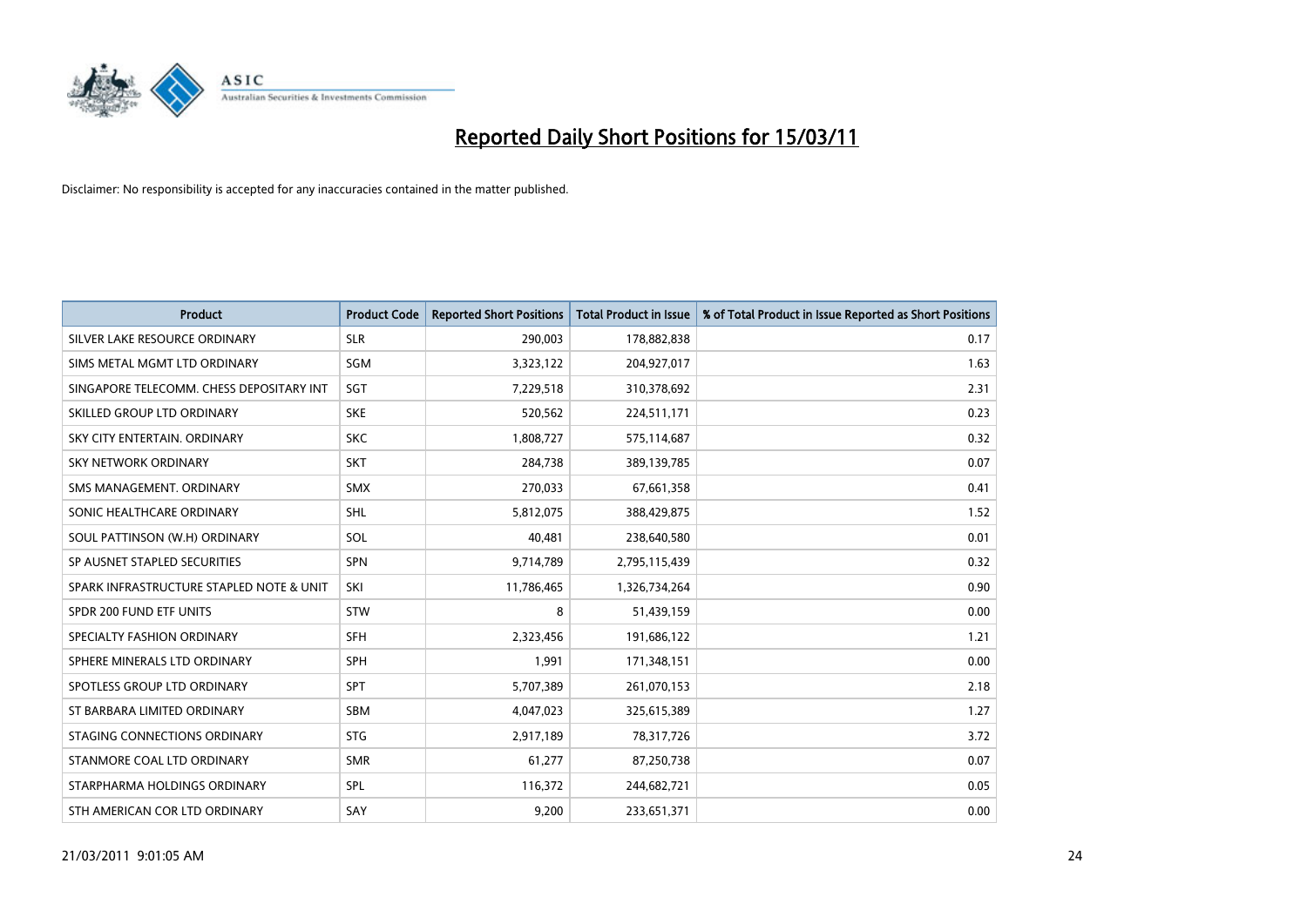

| <b>Product</b>                       | <b>Product Code</b> | <b>Reported Short Positions</b> | <b>Total Product in Issue</b> | % of Total Product in Issue Reported as Short Positions |
|--------------------------------------|---------------------|---------------------------------|-------------------------------|---------------------------------------------------------|
| STH CRS ELECT ENGNR ORDINARY         | <b>SXE</b>          | 7,914                           | 124,178,939                   | 0.01                                                    |
| STHN CROSS MEDIA ORDINARY            | SXL                 | 1,256,471                       | 378,827,750                   | 0.32                                                    |
| STOCKLAND UNITS/ORD STAPLED          | SGP                 | 19,934,947                      | 2,383,036,717                 | 0.82                                                    |
| STRAITS RES LTD. ORDINARY            | SRO                 | 3,035,994                       | 324,355,749                   | 0.93                                                    |
| <b>STW COMMUNICATIONS ORDINARY</b>   | SGN                 | 224,709                         | 364,310,964                   | 0.06                                                    |
| SUNCORP GROUP LTD ORDINARY           | <b>SUN</b>          | 7,920,286                       | 1,281,390,524                 | 0.61                                                    |
| SUNDANCE ENERGY ORDINARY             | <b>SEA</b>          | 33,327                          | 276,709,585                   | 0.01                                                    |
| SUNDANCE RESOURCES ORDINARY          | SDL                 | 23,948,586                      | 2,712,401,668                 | 0.88                                                    |
| SUNLAND GROUP LTD ORDINARY           | <b>SDG</b>          | 578,615                         | 224,881,794                   | 0.25                                                    |
| SUPER RET REP LTD ORDINARY           | SUL                 | 209,697                         | 129,077,342                   | 0.17                                                    |
| <b>SWICK MINING ORDINARY</b>         | <b>SWK</b>          | 1,548                           | 236,724,970                   | 0.00                                                    |
| SYMEX HOLDINGS ORDINARY              | <b>SYM</b>          | 6,633                           | 125,037,628                   | 0.01                                                    |
| <b>TABCORP HOLDINGS LTD ORDINARY</b> | <b>TAH</b>          | 3,133,383                       | 684,918,140                   | 0.46                                                    |
| <b>TALISMAN MINING ORDINARY</b>      | <b>TLM</b>          | 33,523                          | 130,438,627                   | 0.03                                                    |
| TANAMI GOLD NL ORDINARY              | <b>TAM</b>          | 40,411                          | 260,997,677                   | 0.01                                                    |
| TAP OIL LIMITED ORDINARY             | <b>TAP</b>          | 1,476,295                       | 240,967,311                   | 0.62                                                    |
| TASSAL GROUP LIMITED ORDINARY        | <b>TGR</b>          | 32,797                          | 146,304,404                   | 0.01                                                    |
| <b>TATTS GROUP LTD ORDINARY</b>      | <b>TTS</b>          | 25,140,984                      | 1,301,092,863                 | 1.93                                                    |
| TELECOM CORPORATION ORDINARY         | <b>TEL</b>          | 34,818,686                      | 1,924,644,282                 | 1.79                                                    |
| TELSTRA CORPORATION. ORDINARY        | <b>TLS</b>          | 88,708,315                      | 12,443,074,357                | 0.70                                                    |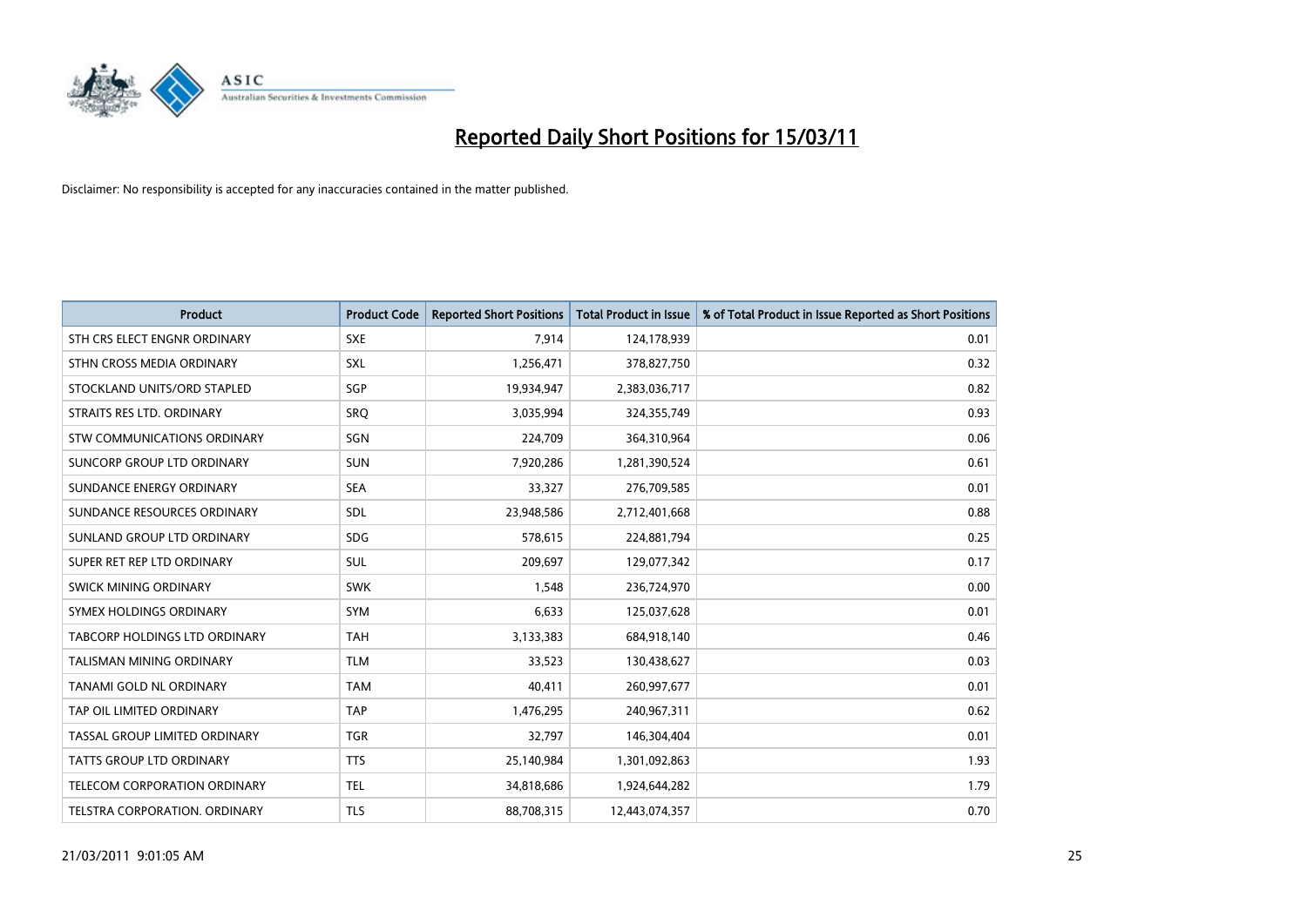

| <b>Product</b>                          | <b>Product Code</b> | <b>Reported Short Positions</b> | Total Product in Issue | % of Total Product in Issue Reported as Short Positions |
|-----------------------------------------|---------------------|---------------------------------|------------------------|---------------------------------------------------------|
| TEN NETWORK HOLDINGS ORDINARY           | <b>TEN</b>          | 25,561,502                      | 1,045,236,720          | 2.44                                                    |
| TERANGA GOLD CORP CDI 1:1               | <b>TGZ</b>          | 290.766                         | 151,109,395            | 0.19                                                    |
| TEXON PETROLEUM LTD ORDINARY            | <b>TXN</b>          | 4,335                           | 199,424,560            | 0.00                                                    |
| TFS CORPORATION LTD ORDINARY            | <b>TFC</b>          | 34,058                          | 262,656,661            | 0.01                                                    |
| THE REJECT SHOP ORDINARY                | <b>TRS</b>          | 559,737                         | 26,033,570             | 2.15                                                    |
| THOR MINING PLC CHESS DEPOSITARY        | <b>THR</b>          | 2,307                           | 240,235,256            | 0.00                                                    |
| THORN GROUP LIMITED ORDINARY            | <b>TGA</b>          | 225.962                         | 129,858,924            | 0.17                                                    |
| THUNDELARRA EXPLOR, ORDINARY            | <b>THX</b>          | 94,982                          | 153,414,483            | 0.06                                                    |
| TIGER RESOURCES ORDINARY                | <b>TGS</b>          | 471,833                         | 668,635,549            | 0.06                                                    |
| TIMBERCORP LIMITED ORDINARY             | <b>TIM</b>          | 90.074                          | 352,071,429            | 0.02                                                    |
| <b>TISHMAN SPEYER UNITS</b>             | <b>TSO</b>          | 79,051                          | 338,440,904            | 0.02                                                    |
| TNG LIMITED ORDINARY                    | <b>TNG</b>          | 4,321                           | 284,803,062            | 0.00                                                    |
| TOLL HOLDINGS LTD ORDINARY              | <b>TOL</b>          | 16,672,407                      | 706,577,616            | 2.34                                                    |
| TORO ENERGY LIMITED ORDINARY            | <b>TOE</b>          | 35,404                          | 964,936,676            | 0.00                                                    |
| <b>TOWER AUSTRALIA ORDINARY</b>         | <b>TAL</b>          | 2,539,845                       | 419,652,394            | 0.59                                                    |
| <b>TOWER LIMITED ORDINARY</b>           | <b>TWR</b>          | 690,119                         | 263,603,448            | 0.26                                                    |
| TOX FREE SOLUTIONS ORDINARY             | <b>TOX</b>          | 86,817                          | 92,290,500             | 0.09                                                    |
| TPG TELECOM LIMITED ORDINARY            | <b>TPM</b>          | 4,249,588                       | 775,522,421            | 0.54                                                    |
| TRANSFIELD SERV INFR STAPLED SECURITIES | <b>TSI</b>          | 1,920,791                       | 434,862,971            | 0.44                                                    |
| <b>TRANSFIELD SERVICES ORDINARY</b>     | <b>TSE</b>          | 4,321,597                       | 549,715,957            | 0.77                                                    |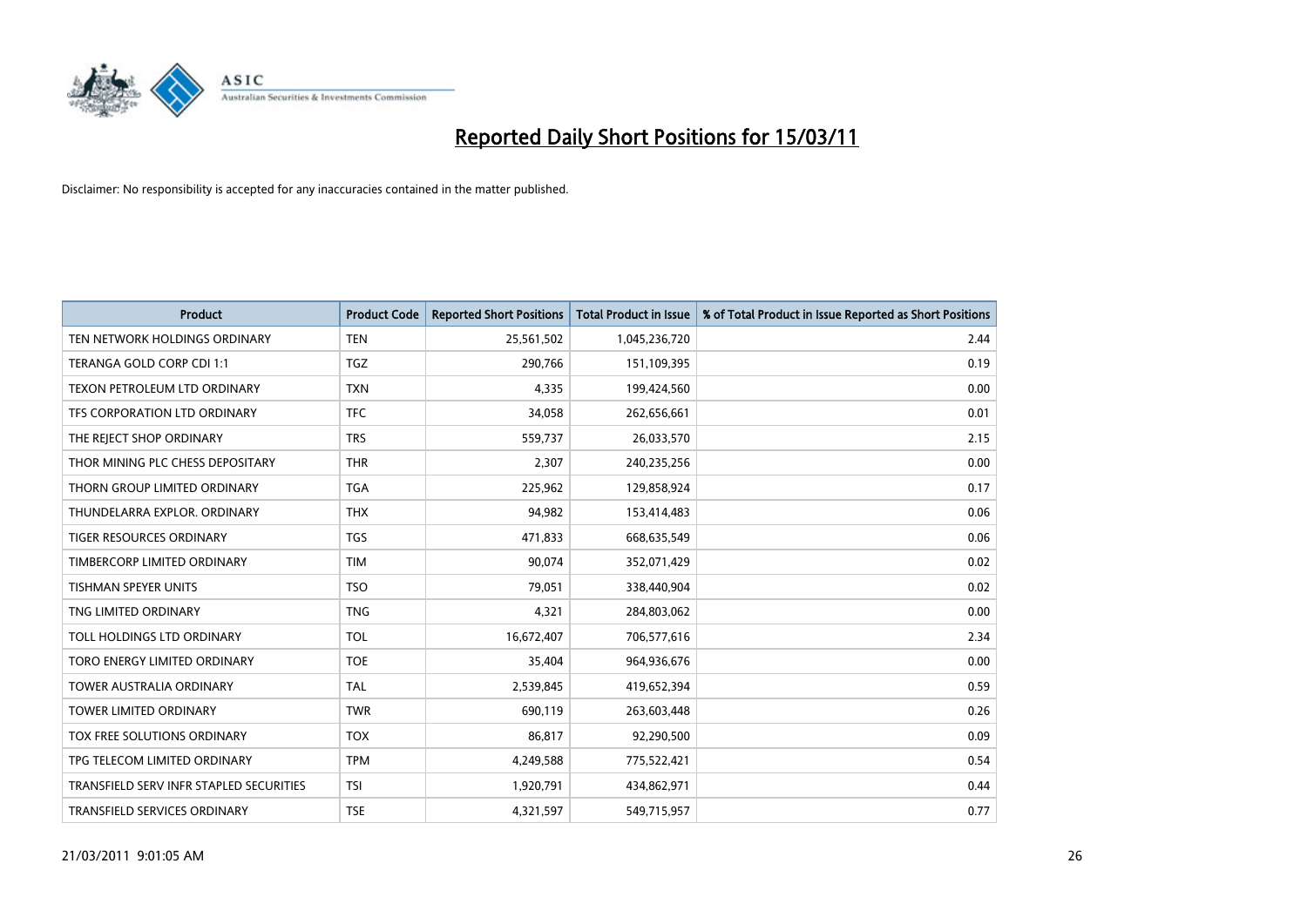

| <b>Product</b>                            | <b>Product Code</b> | <b>Reported Short Positions</b> | Total Product in Issue | % of Total Product in Issue Reported as Short Positions |
|-------------------------------------------|---------------------|---------------------------------|------------------------|---------------------------------------------------------|
| TRANSPACIFIC INDUST, ORDINARY             | <b>TPI</b>          | 18,492,702                      | 960,638,735            | 1.92                                                    |
| TRANSURBAN GROUP TRIPLE STAPLED SEC.      | <b>TCL</b>          | 6,588,735                       | 1,443,543,731          | 0.45                                                    |
| TRINITY GROUP STAPLED SECURITIES          | <b>TCQ</b>          | 3,419                           | 231,701,539            | 0.00                                                    |
| TROY RESOURCES NL ORDINARY                | <b>TRY</b>          | 52,905                          | 87,565,323             | 0.06                                                    |
| UGL LIMITED ORDINARY                      | <b>UGL</b>          | 4,663,223                       | 166,047,171            | 2.78                                                    |
| UNILIFE CORPORATION CDI US PROHIBITED     | <b>UNS</b>          | 257,153                         | 272,951,939            | 0.08                                                    |
| UXC LIMITED ORDINARY                      | <b>UXC</b>          | 621,698                         | 305,789,718            | 0.19                                                    |
| VALAD PROPERTY GROUP STAPLED US PROHIBIT. | <b>VPG</b>          | 4,676,574                       | 115,108,116            | 4.06                                                    |
| VDM GROUP LIMITED ORDINARY                | <b>VMG</b>          | 11,116                          | 193,127,749            | 0.01                                                    |
| <b>VENTURE MINERALS ORDINARY</b>          | <b>VMS</b>          | 178,360                         | 220,943,592            | 0.08                                                    |
| <b>VENTUREX RESOURCES ORDINARY</b>        | <b>VXR</b>          | 4,199,014                       | 1,087,242,726          | 0.39                                                    |
| <b>VIRGIN BLUE HOLDINGS ORDINARY</b>      | <b>VBA</b>          | 28,150,763                      | 2,210,197,600          | 1.26                                                    |
| <b>VISION GROUP HLDGS ORDINARY</b>        | <b>VGH</b>          | 78.000                          | 73,583,806             | 0.11                                                    |
| <b>VITA GROUP LTD ORDINARY</b>            | <b>VTG</b>          | 75,190                          | 142,499,800            | 0.05                                                    |
| VITERRA INC CDI 1:1                       | <b>VTA</b>          | 3,828                           | 68,629,939             | 0.01                                                    |
| WARRNAMBOOL CHEESE ORDINARY               | <b>WCB</b>          | 52                              | 53,852,200             | 0.00                                                    |
| <b>WATPAC LIMITED ORDINARY</b>            | <b>WTP</b>          | 54,363                          | 183,341,382            | 0.02                                                    |
| WDS LIMITED ORDINARY                      | <b>WDS</b>          | 88,326                          | 143,107,458            | 0.07                                                    |
| WEBFIRM GROUP LTD ORDINARY                | <b>WFM</b>          | 16,305                          | 676,342,536            | 0.00                                                    |
| <b>WEBIET LIMITED ORDINARY</b>            | <b>WEB</b>          | 211,999                         | 77,961,278             | 0.28                                                    |